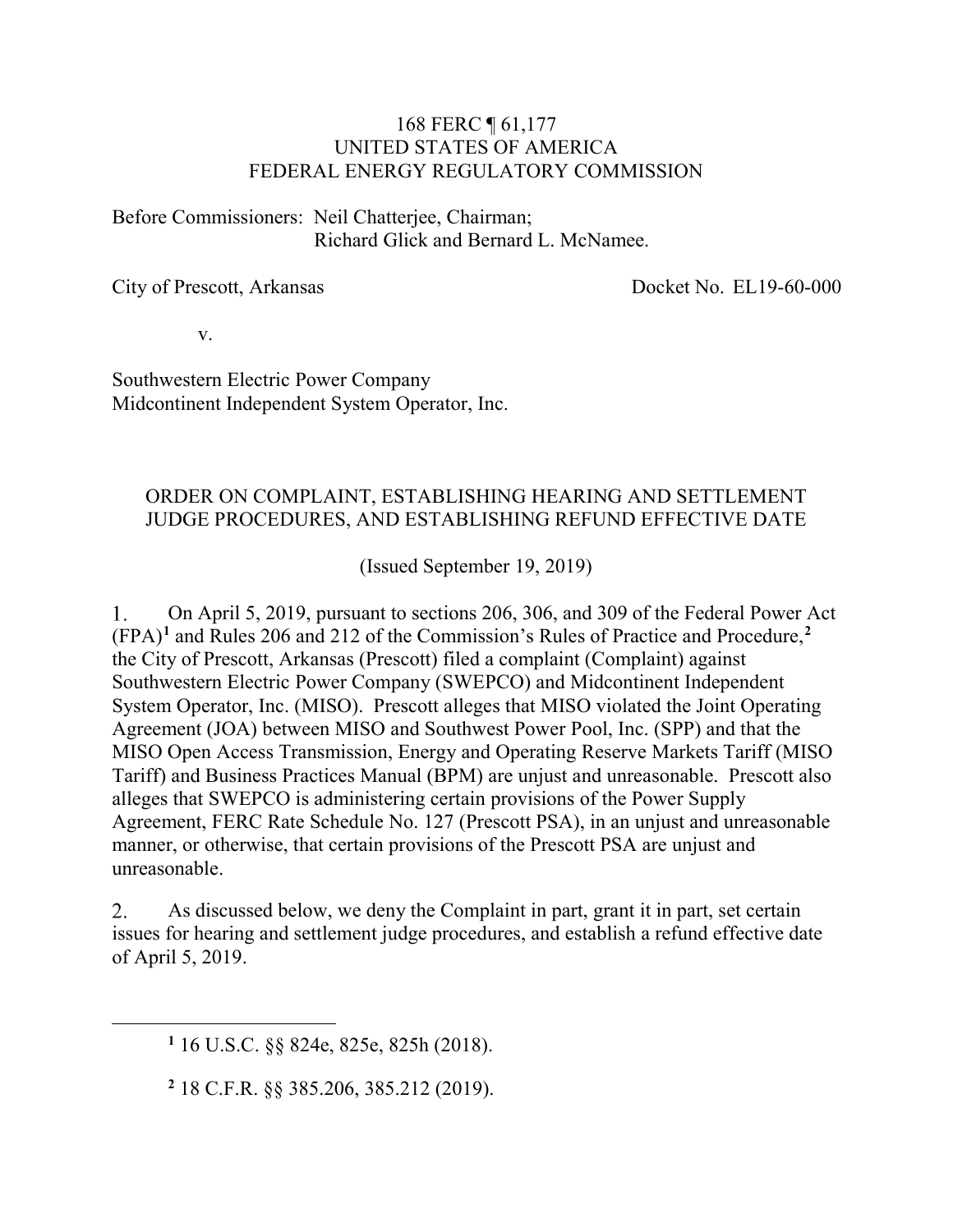## **I. Complaint**

Prescott states that it is a municipality located within the MISO footprint that owns 3. and operates a municipal utility system and is interconnected to the transmission system owned by Entergy Arkansas, Inc. (Entergy). Prescott states that it is party to the Prescott PSA with SWEPCO,**[3](#page-1-0)** which owns and operates facilities for the generation, transmission, and distribution of electric power and energy in the SPP footprint. Although Prescott is physically located in MISO, Prescott is served by SWEPCO resources located in SPP through a pseudo-tie to SWEPCO that was established in 2007. Prescott states that its costs escalated after Entergy integrated into MISO in 2013 and after SPP implemented its Integrated Marketplace in 2014. Specifically, Prescott states that its monthly transmission costs increased from approximately \$65,000 to \$175,000.<sup>[4](#page-1-1)</sup> Prescott adds that it has attempted to negotiate with SWEPCO to address these excessive costs and has corresponded with SWEPCO regarding a settlement SWEPCO reached with the City of Minden, Louisiana (Minden) in Docket No. EL18-122 concerning a power supply agreement between SWEPCO and Minden. Prescott states that the discussions were not fruitful and have been concluded.

Prescott alleges that: (1) it is assessed both MISO and SPP market-to-market 4. congestion charges so that the impact of the pseudo-tie is double-counted; (2) MISO and SWEPCO thwarted Prescott's efforts to secure the purchase of electric power from other suppliers; (3) it should be allowed to settle congestion charges based on Day-Ahead prices; (4) SWEPCO has not hedged Prescott's congestion costs effectively, contrary to the Prescott PSA; and (5) certain cost-of-service provisions of the Prescott PSA are unjust and unreasonable.

5. First, Prescott alleges that it is assessed both MISO and SPP market-to-market congestion charges for the same pseudo-tie, resulting in double-counting of the impact of the pseudo-tie, which Prescott maintains violates the methodology for assessing market-

<span id="page-1-1"></span>**<sup>4</sup>** Complaint at 10 (citing Direct Testimony of Henry H. Thompson, Ex. 3, at 5).

<span id="page-1-0"></span> $\overline{a}$ **<sup>3</sup>** SWEPCO is a wholly-owned subsidiary of American Electric Power Company, Inc. and an affiliate of American Electric Power Service Corporation, which is the agent for the AEP Operating Companies for transmission service under the MISO Tariff. For the purposes of this order, we refer to American Electric Power Service Corporation as "AEP."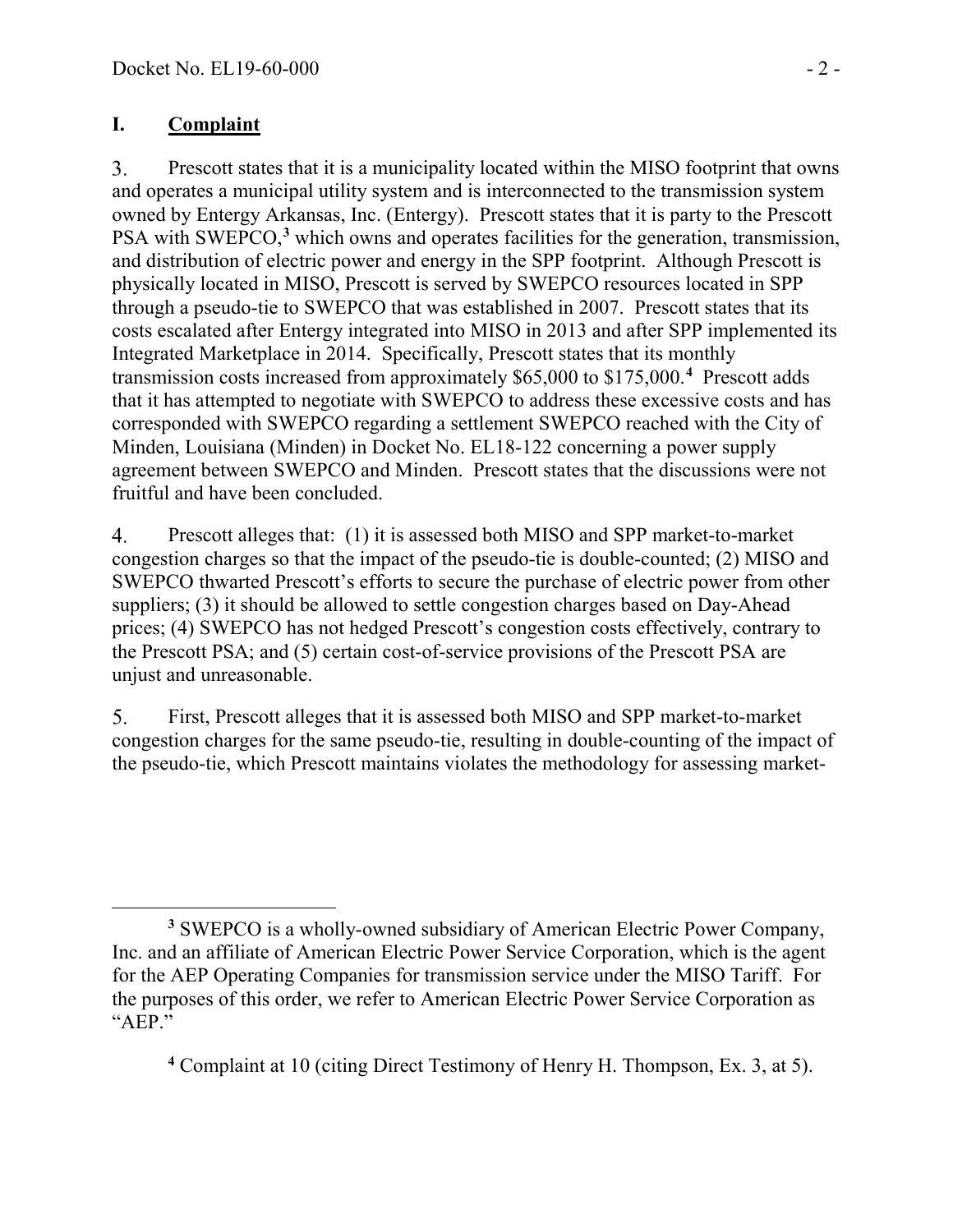to-market congestion contained in the JOA. **[5](#page-2-0)** Prescott states that such "pancaked rates"**[6](#page-2-1)** were charged by MISO to SWEPCO, and that in a complaint AEP filed against MISO in Docket No. EL17-89-000 (AEP Complaint), AEP itself acknowledged that such rates are unjust and unreasonable.<sup>[7](#page-2-2)</sup> Prescott adds that, in the AEP Complaint, AEP has sought relief for these charges assessed to Minden, but has not sought relief for Prescott. Prescott contends that, because SWEPCO is Prescott's agent, SWEPCO is responsible for protecting Prescott from, or mitigating the effects of, such charges. Prescott contends that, if SWEPCO is not required to mitigate these effects, the only reasonable alternative is to terminate the Prescott PSA as contrary to the public interest so that Prescott may choose another provider within the MISO footprint.**[8](#page-2-3)**

6. Second, Prescott alleges that in thwarting Prescott's efforts to explore the purchase of power from other sources within the MISO footprint, SWEPCO violated its obligations as Prescott's agent**[9](#page-2-4)** and MISO violated the MISO Tariff and BPM. **[10](#page-2-5)** Prescott asserts that under the MISO Tariff it is a network customer as it entered into a network integration transmission service agreement (NITSA) with Entergy in 2009 (Prescott-Entergy NITSA) that was subsequently assumed by MISO in 2013.**[11](#page-2-6)** Prescott claims that in September 2017 when it attempted to make changes to its Elemental Pricing Nodes (nodes) and requested a study from MISO in order to change its supplier for the purchase of power, MISO responded that such requests could only be made by SWEPCO as Prescott's market participant. Prescott states that SWEPCO then notified Prescott and MISO that SWEPCO would not make such a request. Prescott asserts that when it subsequently requested information from MISO about how it might elect a new market

**<sup>5</sup>** *Id*. at 14.

<span id="page-2-0"></span>

<span id="page-2-1"></span>**<sup>6</sup>** Prescott uses the terms "rate pancaking" or "pancaked rate" to refer to its claim that it is subject to overlapping congestion charges.

<span id="page-2-2"></span>**<sup>7</sup>** Prescott Complaint at 14. On September 15, 2017, AEP, on behalf of its operating company affiliate, SWEPCO, filed a complaint against MISO and SPP in Docket No. EL17-89-000.

**<sup>8</sup>** *Id*.

<span id="page-2-5"></span><span id="page-2-4"></span><span id="page-2-3"></span>**<sup>9</sup>** Prescott states that SWEPCO's role as Prescott's agent is described in section 3.2 of the Prescott PSA, in the Prescott-Entergy NITSA, and through the relationship of the parties. *Id*. at n.6.

**<sup>10</sup>** *Id*. at 11.

<span id="page-2-6"></span>**<sup>11</sup>** *Id*. (citing *Midcontinent Indep. Sys. Operator, Inc.*, 145 FERC ¶ 61,249 (2013)).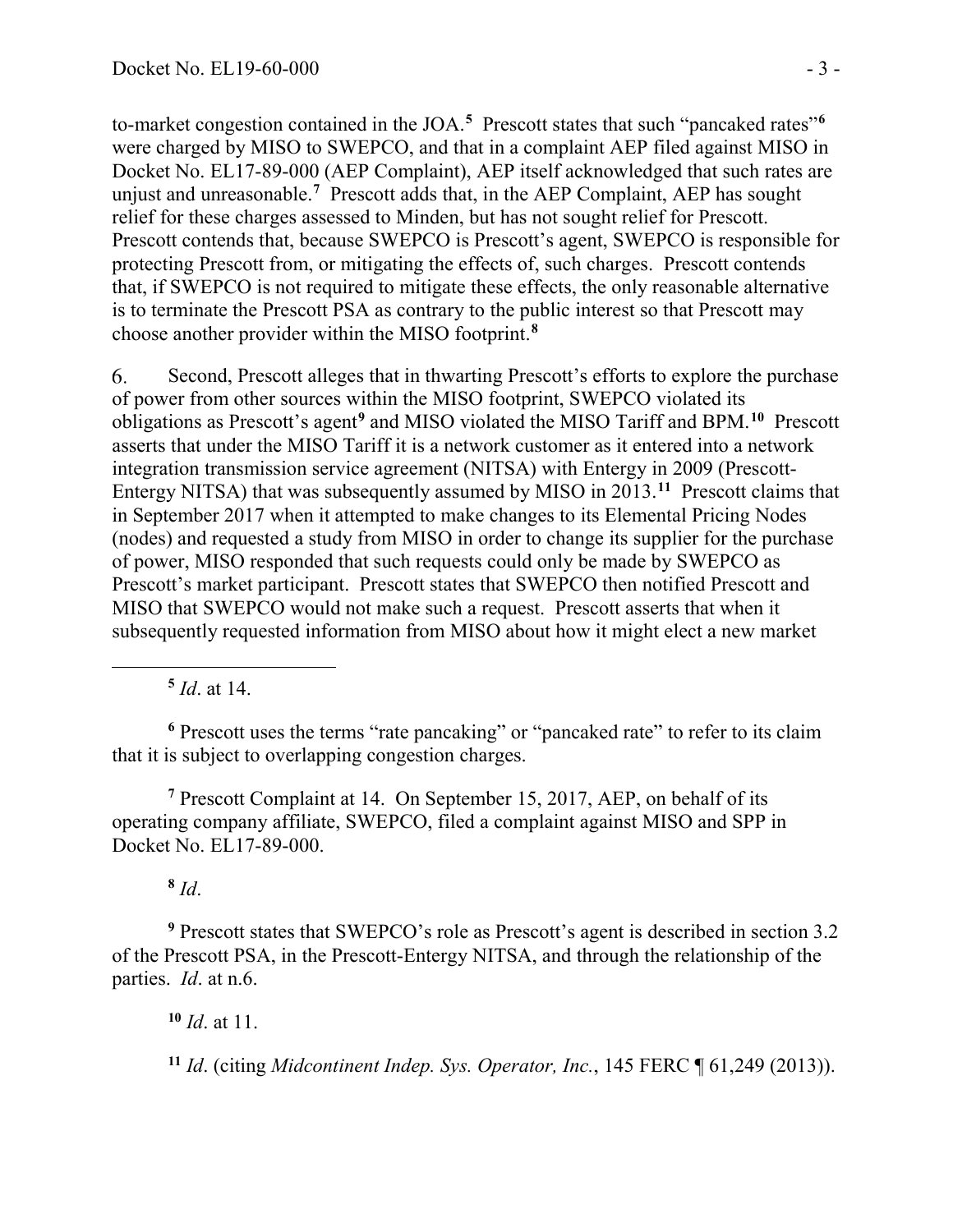participant, MISO stated that Prescott could not choose a new market participant unless SWEPCO acknowledged the release of its status as Prescott's market participant. Prescott states that SWEPCO refused to grant such a release. Prescott concludes that this situation produced an absurd result wherein the agent prohibited the principal from acting in the principal's own interest.**[12](#page-3-0)** Prescott states that it thus seeks an order amending the Prescott PSA to terminate SWEPCO's role as Prescott's agent, or alternatively, that it seeks an explicit transmission agency agreement, similar to that recently agreed to by SWEPCO and Minden in Docket No. EL18-122, for the purpose of ensuring SWEPCO's future compliance with its agency obligations to Prescott. Prescott includes a proposed draft of such a transmission agency agreement in its filing.**[13](#page-3-1)**

7. Prescott also alleges that SWEPCO's actions in inhibiting Prescott from exploring alternative transmission solutions violates Rule 358 of the Commission's regulations**[14](#page-3-2)** regarding the separation of a transmission provider's marketing and transmission functions. Prescott states that the independent functioning rule prohibits a transmission provider from permitting its marketing function employees to perform transmission functions. Prescott alleges that AEP and SWEPCO representatives interfered directly in Prescott's request to MISO.**[15](#page-3-3)**

Third, Prescott alleges that the MISO Tariff and BPM are unjust and unreasonable 8. because they do not allow pseudo-tied loads to settle congestion charges based on MISO's Day-Ahead energy market.**[16](#page-3-4)** Prescott argues that by not allowing the settlement of congestion based on the Day-Ahead energy market, pseudo-tied loads face unreasonable real-time congestion exposure that cannot be hedged by financial transmission rights. Prescott further argues that, under the existing MISO Tariff and BPM, the Prescott load, which is part of SPP's network load, not only pays MISO for using its transmission system but is also required to pay MISO for MISO's non-marketto-market congestion. Prescott asserts that, by contrast, the owners of generation, load, and energy transfers outside of MISO's footprint are not charged by MISO for their contributions to MISO's non-market-to-market congestion, and do not pay to use MISO's transmission system. Prescott argues that the Commission should direct MISO to revise the MISO Tariff and BPM to exempt pseudo-tied load from congestion charges and the

<span id="page-3-2"></span><span id="page-3-1"></span><span id="page-3-0"></span> $\overline{a}$ 

**<sup>13</sup>** *Id*. at Ex. 4.

**<sup>14</sup>** 18 C.F.R. § 358.5.

<span id="page-3-3"></span>**<sup>15</sup>** Prescott Complaint at 13.

<span id="page-3-4"></span>**<sup>16</sup>** *Id*. at 15.

**<sup>12</sup>** *Id*. at 12.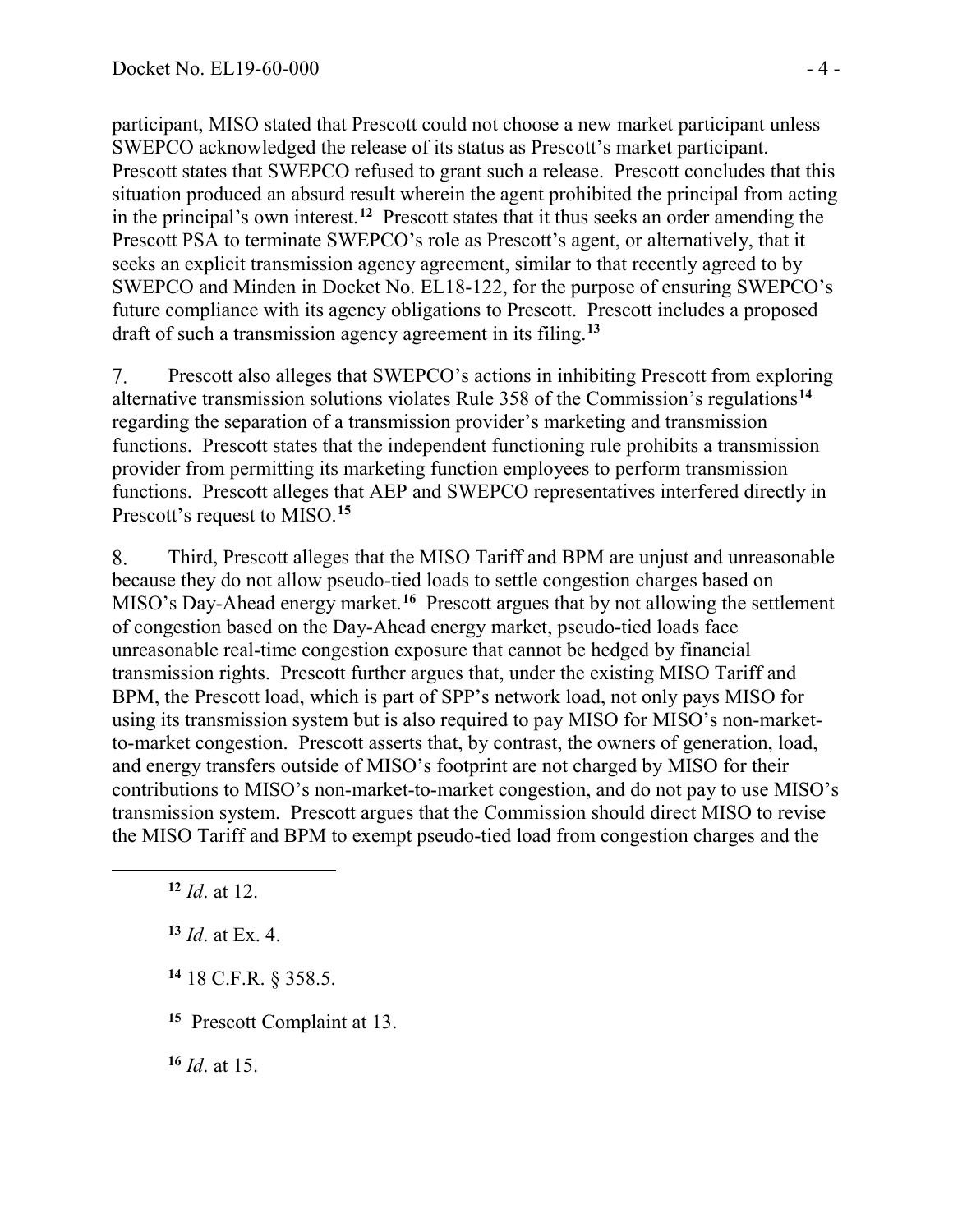assignment of Auction Revenue Rights or, alternatively, direct MISO to revise the MISO Tariff and BPM to allow pseudo-ties to be settled in the Day-Ahead market.**[17](#page-4-0)**

9. Fourth, Prescott alleges that SWEPCO has failed to adhere to the terms of the Prescott PSA that require SWEPCO to effectively hedge Prescott's congestion risks and economic penalties.**[18](#page-4-1)** Prescott states that it cannot determine the extent of SWEPCO's failure because SWEPCO has refused to provide the data necessary to make such a determination. Prescott further states that, when it noticed unexplained and substantial increases in its MISO congestion charges in 2014, Prescott contacted SWEPCO and was informed by a SWEPCO representative that SWEPCO had not been handling Auction Revenue Rights and Financial Transmission Rights appropriately, leading to the increased charges. Prescott states that while the spikes in the charges seemed to decrease in magnitude and frequency following that exchange, Prescott was unable to determine what, if anything, was done by SWEPCO to cause the issue or to resolve it, as SWEPCO has not made information available to Prescott, which Prescott states is contrary to SWEPCO's fiduciary obligation as Prescott's agent. Prescott also states that a SWEPCO representative advised Prescott that SWEPCO was incorrectly assigning wholesale Financial Transmission Rights to protect its retail customers. Prescott requests that the Commission find that the Prescott PSA mandates that SWEPCO, as Prescott's agent, implement an effective congestion hedging strategy, or that continuation of the Prescott PSA without an effective congestion hedging strategy violates the public interest and justifies its termination. Further, Prescott requests that the Commission find that SWEPCO's failure to mitigate or address the MISO charges to Prescott, including double-counting of the congestion charges, is unjust and unreasonable and order SWEPCO to mitigate these costs unless and until they are eliminated and pay refunds, in the amount of \$770,000 per annum plus interest, from the date of the filing of this Complaint. In the alternative, Prescott requests that the Commission find that continuation of the Prescott PSA without mitigation of the excessive MISO charges violates the public interest and justifies termination of the Prescott PSA. **[19](#page-4-2)**

10. Finally, Prescott alleges that five elements of the Prescott PSA are unjust, unreasonable and unduly discriminatory. **[20](#page-4-3)** Specifically, Prescott alleges that: (1) the formula rate protocols do not conform to the Commission's policy guidance on formula rates and should be amended to provide notice of changes in accounting standards and evidence of the reasonableness of projected costs with each annual true-up; (2) the

 $17$  *Id.* 

<span id="page-4-2"></span><span id="page-4-1"></span><span id="page-4-0"></span> $\overline{a}$ 

**<sup>19</sup>** *Id*. at 20.

<span id="page-4-3"></span>**<sup>20</sup>** *Id*. at 16-18.

**<sup>18</sup>** *Id*. at 14 (citing section 3.2 and section 5.1 of the Prescott PSA).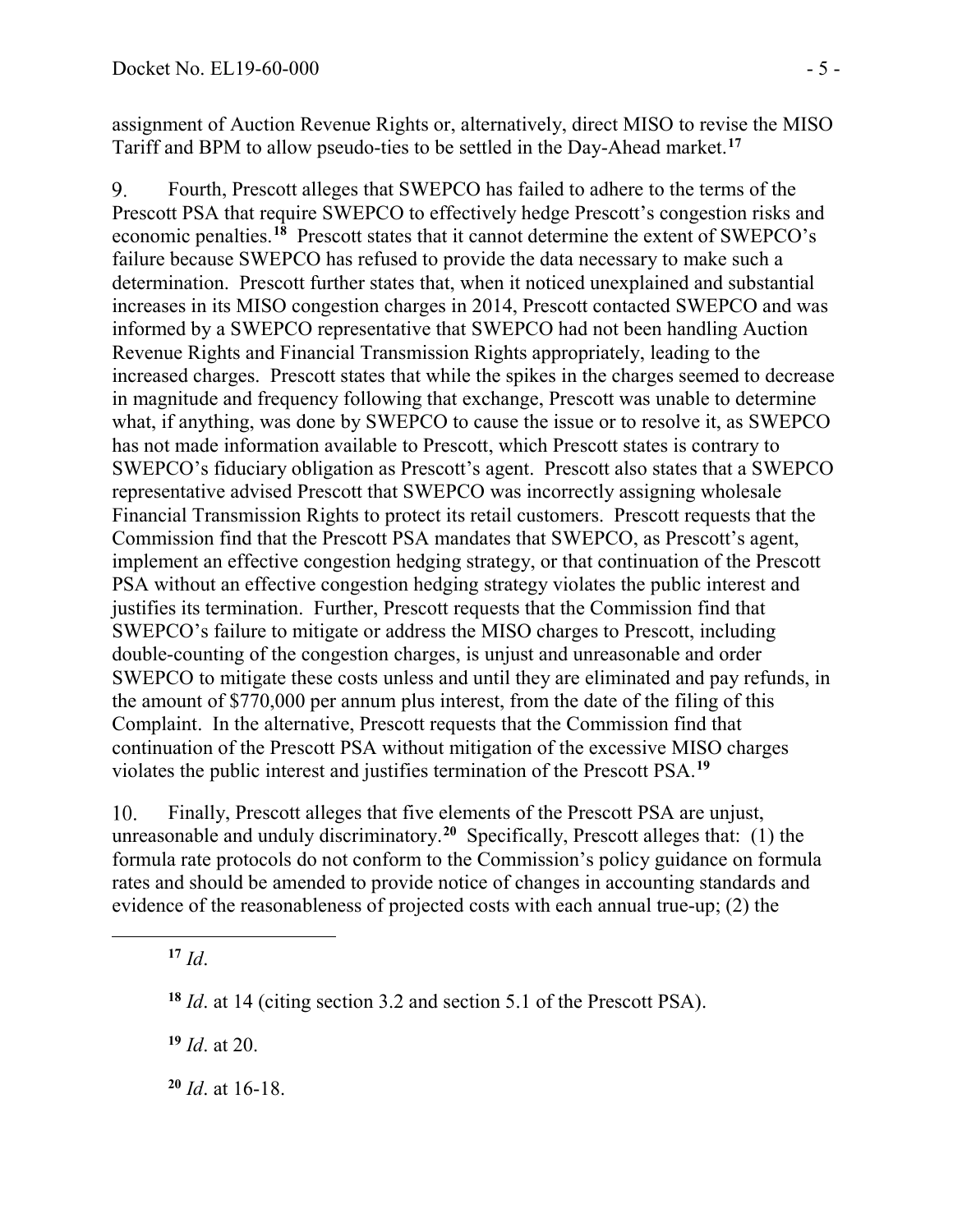Prescott PSA should be amended to allow Prescott to prove a "price squeeze" under the "just and reasonable standard" if the price squeeze is caused by MISO congestion costs; (3) the Prescott PSA should be amended to require that SWEPCO's depreciation rates—a composite of rates from the Commission and three state jurisdictions—be based on a reasonably up-to-date Commission jurisdictional depreciation study because Prescott cannot participate meaningfully in state commission proceedings; (4) SWEPCO's double collection of depreciation expense and inclusion of non-production related Construction Work in Progress contributes to an unjust and unreasonable rate and that the provisions of the Prescott PSA related to Construction Work in Progress should be amended to also apply to depreciable base; and (5) several items in SWEPCO's 2017 annual formula rate true-up may be unfunded reserves and the Prescott PSA should be amended to account for the effect of these unfunded reserves on rate base.**[21](#page-5-0)**

# **II. Notice and Responsive Pleadings**

11. Notice of the Complaint was published in the *Federal Register*, 84 Fed. Reg. 14,934 (2019) with interventions and protests due on or before April 25, 2019. On April 17, 2019, SWEPCO filed a motion for extension of time to extend the comment period to May 10, 2019. On April 23, 2019, the Commission granted this motion. **[22](#page-5-1)**

12. Timely motions to intervene were filed by: Entergy Services, Inc., Exelon Corporation, Missouri Joint Municipal Electric Utility Commission, Ameren Services Company, Southern Company Services, Inc., GridLiance High Plains, LLC, and Minden. The Arkansas Public Service Commission filed a notice of intervention and the Missouri Public Service Commission (Missouri Commission) filed a motion to intervene out-oftime. On May 10, 2019, SWEPCO and MISO filed answers to the Complaint.

On May 28, 2019, Prescott filed a motion to strike and answer to SWEPCO's and 13. MISO's answers. On June 6, 2019, SWEPCO and MISO filed answers to Prescott's motion to strike and answer.

## **A. Answers to the Complaint**

14. SWEPCO states that the Commission should deny the Complaint. SWEPCO states that Prescott has been a SWEPCO requirements customer for over ten years, and under the 30-year term of the Prescott PSA, SWEPCO serves as Prescott's full requirements supplier. With regard to Prescott's allegations, SWEPCO first argues that Prescott's claim concerning overlapping congestion charges is based on the fact that

<span id="page-5-0"></span> $\overline{a}$ 

**<sup>21</sup>** *Id*.

<span id="page-5-1"></span>**<sup>22</sup>** *See* Notice of Extension of Time, Docket No. EL19-60-000 (issued Apr. 23, 2019).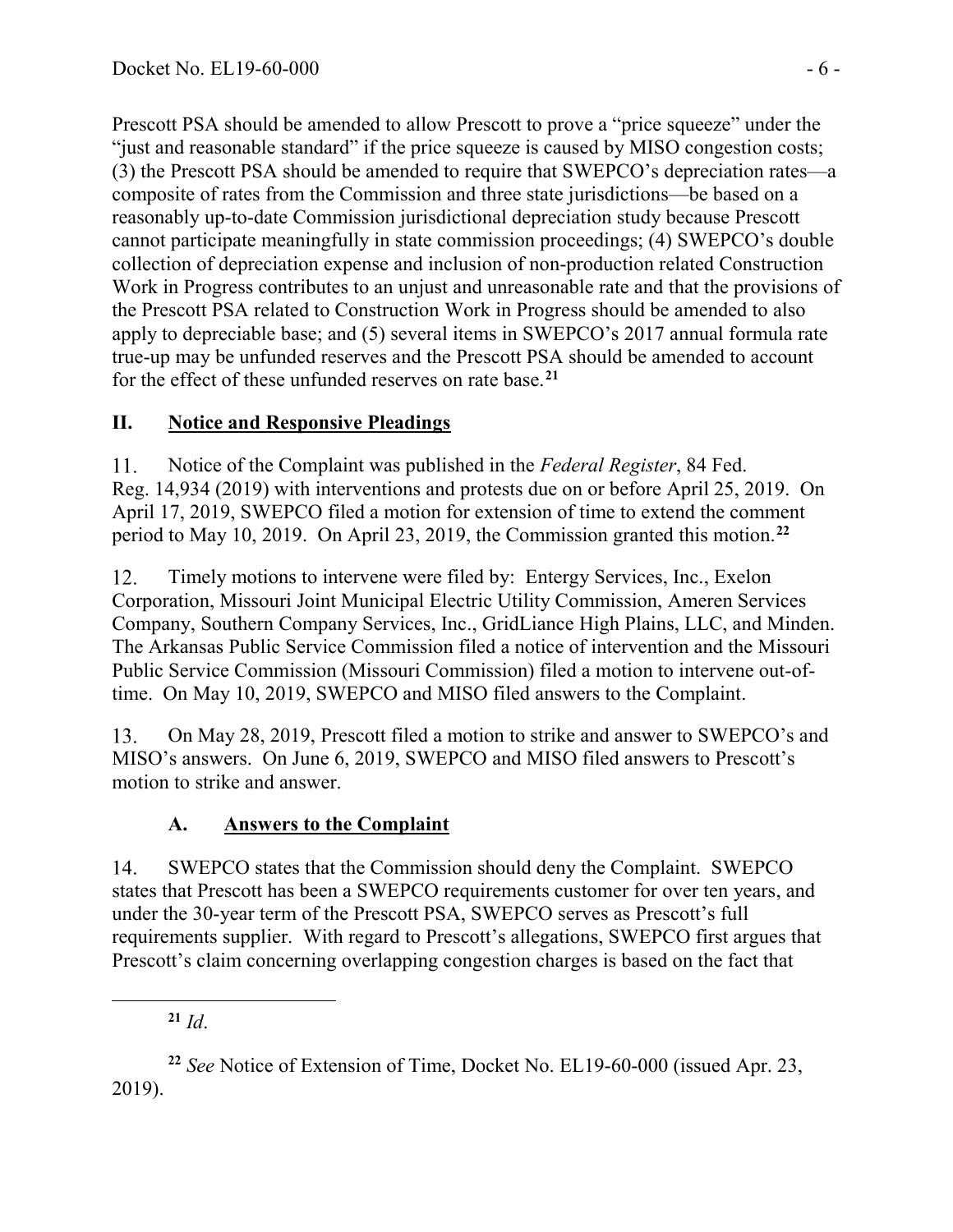Prescott faces transmission charges from MISO and SPP because SWEPCO's delivery of power to Prescott must cross the seam between the two regional transmission organizations (RTOs). SWEPCO asserts that Prescott was aware from the outset that it would face transmission service charges from both Entergy and SPP. SWEPCO argues that, while Prescott may not have known that Entergy would join an RTO, Prescott understood that over the course of the 30-year Prescott PSA the underlying arrangements and charges, including for transmission, could change. Further, SWEPCO contends that although it indicated that it would help Prescott to manage the transition to MISO resulting from Entergy joining MISO, SWEPCO did not make any assurances that it would remedy any issues or problems relating to pancaked rates and congestion charges. SWEPCO asserts that Prescott presents nothing that suggests otherwise.**[23](#page-6-0)** SWEPCO states that in section 3.6 of the Prescott PSA, the parties carefully addressed how the parties would accommodate certain enumerated regulatory changes, and Entergy's decision to join an RTO was not among those changes. According to SWEPCO, the parties entered into a commercial arrangement under which SWEPCO agreed for a period of thirty years to plan and operate its generating fleet to serve all of Prescott's electric requirements, and Prescott agreed to pay SWEPCO's costs of providing that service, as determined under the agreed-upon cost-of-service formula rate included with the Prescott PSA. SWEPCO adds that the parties further agreed that, for the duration of the agreement, Prescott would be fully responsible for all charges assessed by transmission providers to deliver energy to the Prescott system.**[24](#page-6-1)**

15. Second, SWEPCO asserts that Prescott's allegation that SWEPCO thwarted Prescott's effort to change its supplier are groundless and without legal support. SWEPCO argues that Prescott has no unilateral right to change network resources or the market participant designation, there are no grounds for ordering SWEPCO to enter into Prescott's proposed transmission agency agreement, SWEPCO did not violate the separation of functions prohibition under the Commission's regulations, and SWEPCO has no control over MISO's transmission and congestion charges.**[25](#page-6-2)**

16. Third, concerning Prescott's allegation that SWEPCO ineffectively hedged Prescott's congestion costs, SWEPCO argues that the Prescott PSA does not impose upon SWEPCO any contractual obligation or agency duty to underwrite Prescott's transmission costs.**[26](#page-6-3)** SWEPCO argues that Prescott asks the Commission to read into the

**<sup>23</sup>** SWEPCO Answer to Complaint at 5, n.10.

**<sup>24</sup>** *Id*. at 5.

<span id="page-6-2"></span><span id="page-6-1"></span><span id="page-6-0"></span> $\overline{a}$ 

**<sup>25</sup>** *Id*. at 10-14.

<span id="page-6-3"></span>**<sup>26</sup>** *Id*. at 8-9.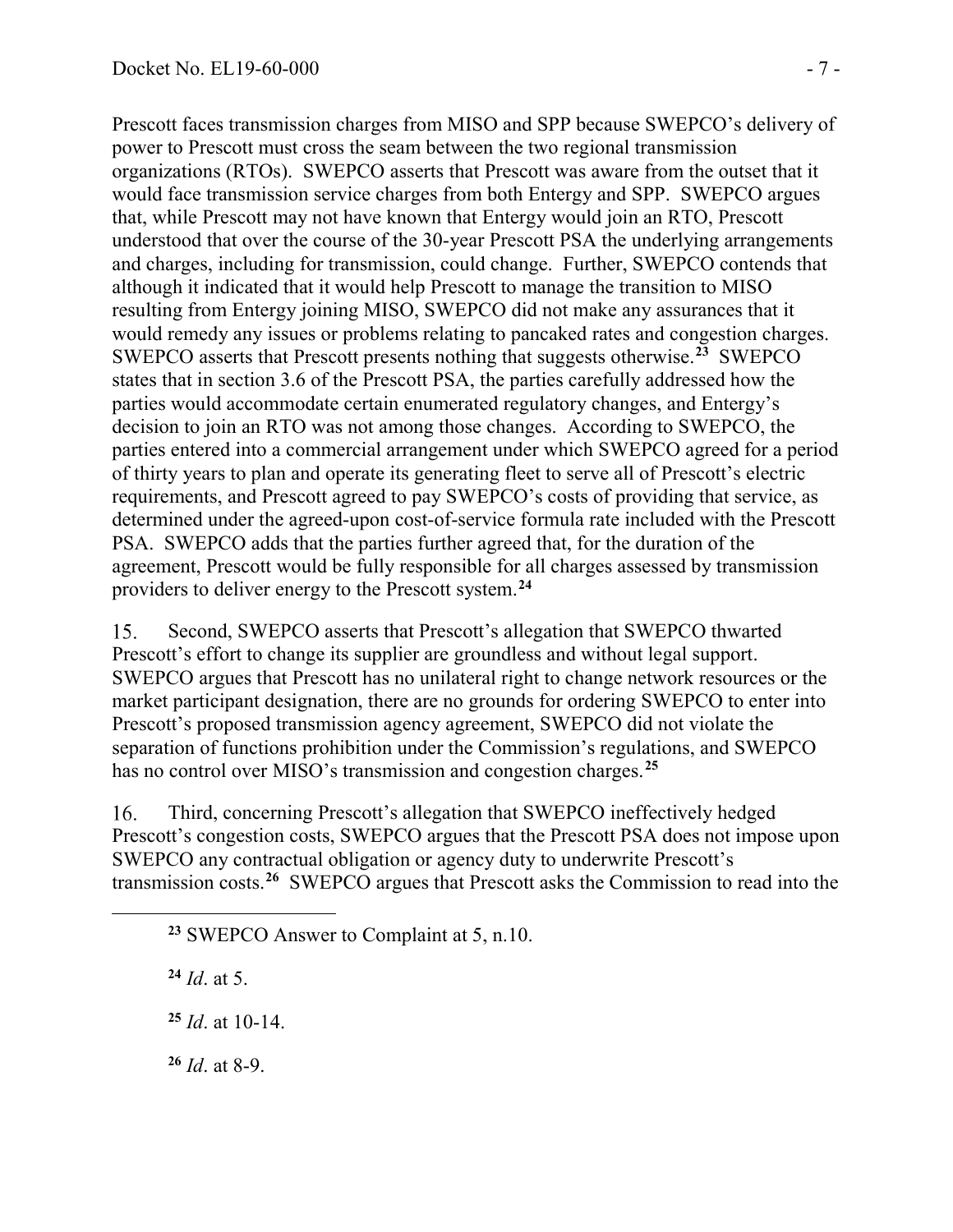Prescott PSA an obligation that is not there—i.e., that SWEPCO must mitigate MISO transmission charges by assuming responsibility for an effective hedging strategy.**[27](#page-7-0)** SWEPCO maintains that, by choosing to take service from a power supplier outside of the Entergy balancing authority area, Prescott understood that it would require transmission service from Entergy as well as from SPP, as the Prescott PSA expressly required Prescott to make the necessary arrangements for service over both systems.**[28](#page-7-1)** SWEPCO asserts that although section 3.2 of the Prescott PSA gave Prescott the right to have SWEPCO arrange for transmission service, section 3.2 was also clear that Prescott would reimburse SWEPCO for all related charges. SWEPCO further asserts that Prescott misapprehends SWEPCO's limited agent role of arranging for transmission service and that the Prescott PSA imposes no obligation on SWEPCO to effectively hedge Prescott's transmission risks and economic penalties.**[29](#page-7-2)** SWEPCO argues that Prescott provides no Commission precedent that would suggest that an agreement to act as a transmission agent carries with it any fiduciary obligation under which SWEPCO would be required to incur the costs and risks of hedging RTO congestion charges.**[30](#page-7-3)**

17. Next, SWEPCO disputes Prescott's allegations pertaining to five cost of service elements of the Prescott PSA. Regarding the formula rate update process, SWEPCO argues that Prescott failed to show that the previously agreed-upon formula rate update process has become unjust and unreasonable. SWEPCO asserts that the formula rate adjustment provisions at issue were revised as part of a comprehensive settlement package and that the basis for Prescott's argument is its comparison to protocols approved for generally-available open access tariffs under which dozens of transmission customers may take service. According to SWEPCO, Prescott has provided no discussion of how the current Prescott PSA provisions fail to provide adequate transparency nor has Prescott contended that it was denied access to information needed to review and challenge the annual formula rate adjustments.**[31](#page-7-4)** Next, SWEPCO asserts that Prescott failed to satisfy its burden to demonstrate that the existing price squeeze provision in the Prescott PSA "adversely affect[s] the public interest" by seriously harming the consuming public.<sup>[32](#page-7-5)</sup> Further, SWEPCO argues that a price squeeze would,

**<sup>27</sup>** *Id.* at 2.

<span id="page-7-2"></span><span id="page-7-1"></span><span id="page-7-0"></span> $\overline{a}$ 

- **<sup>28</sup>** *Id.* at 8 (citing Prescott PSA section 3.2).
- **<sup>29</sup>** *Id*. at 9 (citing Complaint at 14).

<span id="page-7-3"></span>**<sup>30</sup>** *Id*.

<span id="page-7-4"></span>**<sup>31</sup>** *Id*. at 16.

<span id="page-7-5"></span>**<sup>32</sup>** *Id*. at 17 (citing Complaint at 16-17).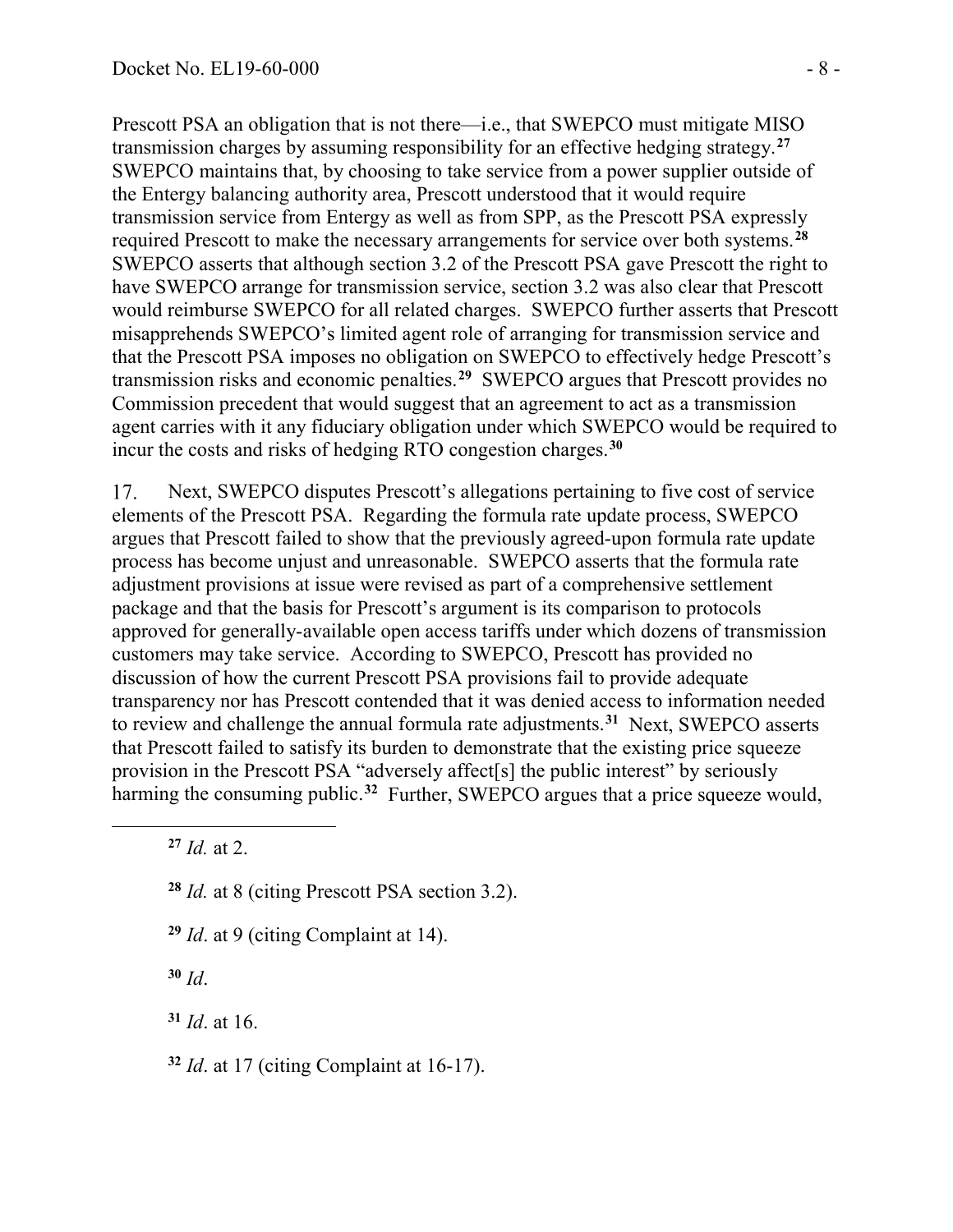under the Commission's rules and precedent, involve a comparison of the Prescott PSA's wholesale rates to SWEPCO's retail rates, which Prescott did not provide.**[33](#page-8-0)**

Further, SWEPCO argues that Prescott's claims regarding depreciation costs 18. should be dismissed because the depreciation rates were accepted by the Commission in December 2018 and Prescott presents no analysis as to why the depreciation rate—which SWEPCO acknowledges reflects a composite of rates from state commission approved rates in the three states in which SWEPCO operates generation—are unjust and unreasonable.**[34](#page-8-1)** SWEPCO also argues that Prescott did not provide rate analysis or precedent to support its claim regarding double collection of depreciation expense. According to SWEPCO, it has adhered to the Prescott PSA template as drafted and agreed upon. SWEPCO also argues that Prescott failed to provide any evidence suggesting that the existing Prescott PSA provisions impose an excessive burden on consumers or otherwise seriously harm the public interest, as Prescott must do under section 15.3(f) of the Prescott PSA.<sup>[35](#page-8-2)</sup> Finally, SWEPCO argues that Prescott's claims regarding unfunded reserves should be rejected because Prescott does not provide an explanation of why the items listed in the Complaint should be categorized as the type of unfunded reserves for which a rate base deduction might be appropriate and Prescott cites no legal authority. **[36](#page-8-3)**

MISO argues that the Commission should dismiss MISO as a respondent in this 19. proceeding because the Complaint does not establish any MISO Tariff or BPM violation or that any provision of the MISO Tariff or BPM is unjust, unreasonable, or unduly discriminatory or preferential.**[37](#page-8-4)** MISO also asserts that Prescott fails to meet the requisite burdens of proof under sections 206, 306, and 309 of the FPA and fails to comply with the Commission's complaint regulations.**[38](#page-8-5)**

<span id="page-8-3"></span><span id="page-8-2"></span><span id="page-8-1"></span>**<sup>34</sup>** *Id*. at 18 (citing *See Southwestern Elec. Power Co.*, Letter Order, Docket No. ER19-334-000 (Dec. 21, 2018)).

**<sup>35</sup>** *Id.* at 19 (citing *Morgan Stanley*, 554 U.S. at 553).

**<sup>36</sup>** *Id*. (citing Complaint at n.32).

<span id="page-8-4"></span>**<sup>37</sup>** MISO Answer to the Complaint at 4.

<span id="page-8-5"></span>**<sup>38</sup>** *Id*.

<span id="page-8-0"></span> $\overline{a}$ **<sup>33</sup>** *Id*. (citing *FPC v. Sierra Pac. Power Co.*, 350 U.S. 348, 355 (1956); *Morgan Stanley Capital Grp. Inc. v. Public Util. Dist. No. 1 of Snohomish Cty.*, 554 U.S. 527, at 530, 545-546 (2008) (*Morgan Stanley*))*.*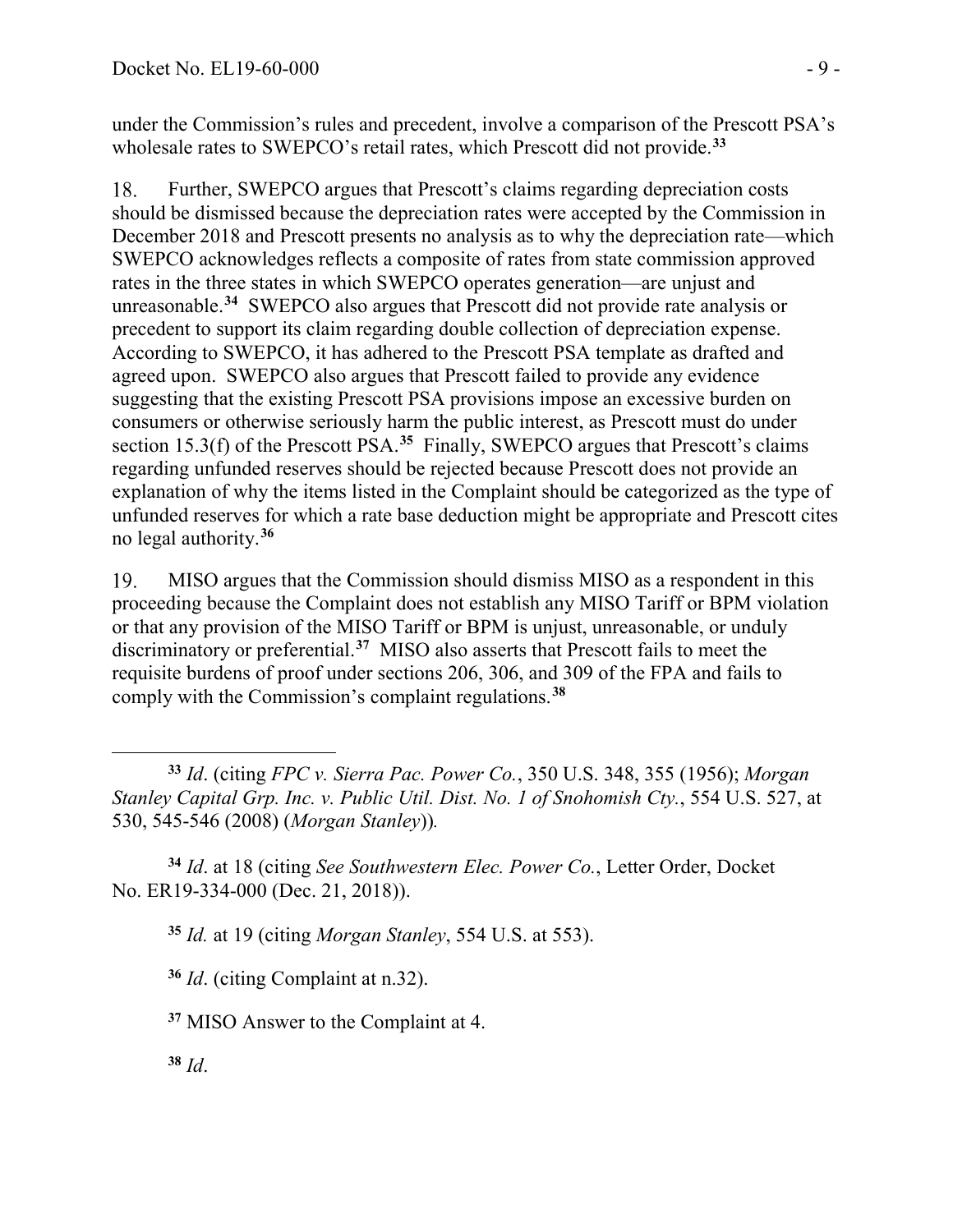20. With regard to Prescott's allegations, first, MISO asserts that Prescott provides no support for its claim that it faces unjust, unreasonable, and unduly discriminatory costs as a result of the assessment of congestion charges for its pseudo-tie. MISO argues that other than Prescott's statement that it is assessed market-to-market congestion charges by MISO and SPP for the same pseudo-tie, resulting in double counting, and that the assessment of congestion costs is a violation of the JOA and results in pancaked rates, Prescott provides no evidence, except for reference to the ongoing AEP Complaint.**[39](#page-9-0)** MISO argues that a citation to a separate complaint proceeding initiated by an unrelated party does not meet the requirements set forth in section 206 of the FPA. **[40](#page-9-1)** MISO maintains that Prescott fails to explain how MISO allegedly violated the JOA and that, even if Prescott had provided an argument similar to what was provided in the AEP Complaint proceeding, the assertion would fail. MISO argues that, as it explained in the AEP Complaint proceeding, nothing in the JOA states or implies that pseudo-tied loads like Prescott's are exempt from any applicable congestion charges and, in fact, such an exemption would be contrary to the filed rate and would not be just and reasonable. MISO contends that, similar to MISO network load that procures energy from an external network resource, SWEPCO supplies the Prescott load by injecting the actual megawatts into the MISO transmission system at MISO's interfaces with SPP, which are then withdrawn at Prescott's interconnection point within MISO. MISO asserts that, like other importers, SWEPCO, on behalf of Prescott, is required to procure transmission service from MISO to enable its pseudo-tie deliveries to the Prescott load and to pay various charges associated with its transmission service and system usage. MISO argues that if Prescott does not pay for the congestion that its transactions cause on the MISO transmission system, other market participants will be required to bear the cost, and that this will violate the Commission's cost causation principles, resulting in unjust and unreasonable rates. **[41](#page-9-2)**

MISO also argues that Prescott's assertion that others outside of MISO's footprint 21. do not get charged by MISO for their contributions to MISO's non-market-to-market congestion incorrectly assumes that Prescott is comparably situated to others outside of MISO's footprint. **[42](#page-9-3)** MISO asserts that, because Prescott is physically located inside MISO's footprint and its withdrawals from the MISO transmission system cause

**<sup>39</sup>** *Id*. at 5.

<span id="page-9-0"></span> $\overline{a}$ 

<span id="page-9-2"></span><span id="page-9-1"></span>**<sup>40</sup>** *Id*. at 13. MISO requests that to the extent the Commission decides to consider any allegations made in the AEP Complaint proceeding in its decision-making in this proceeding that MISO's answer the SWEPCO be incorporated by reference in this proceeding. *Id*. n.63.

**<sup>41</sup>** *Id*. at 14.

<span id="page-9-3"></span>**<sup>42</sup>** *Id*. (citing Complaint at 15).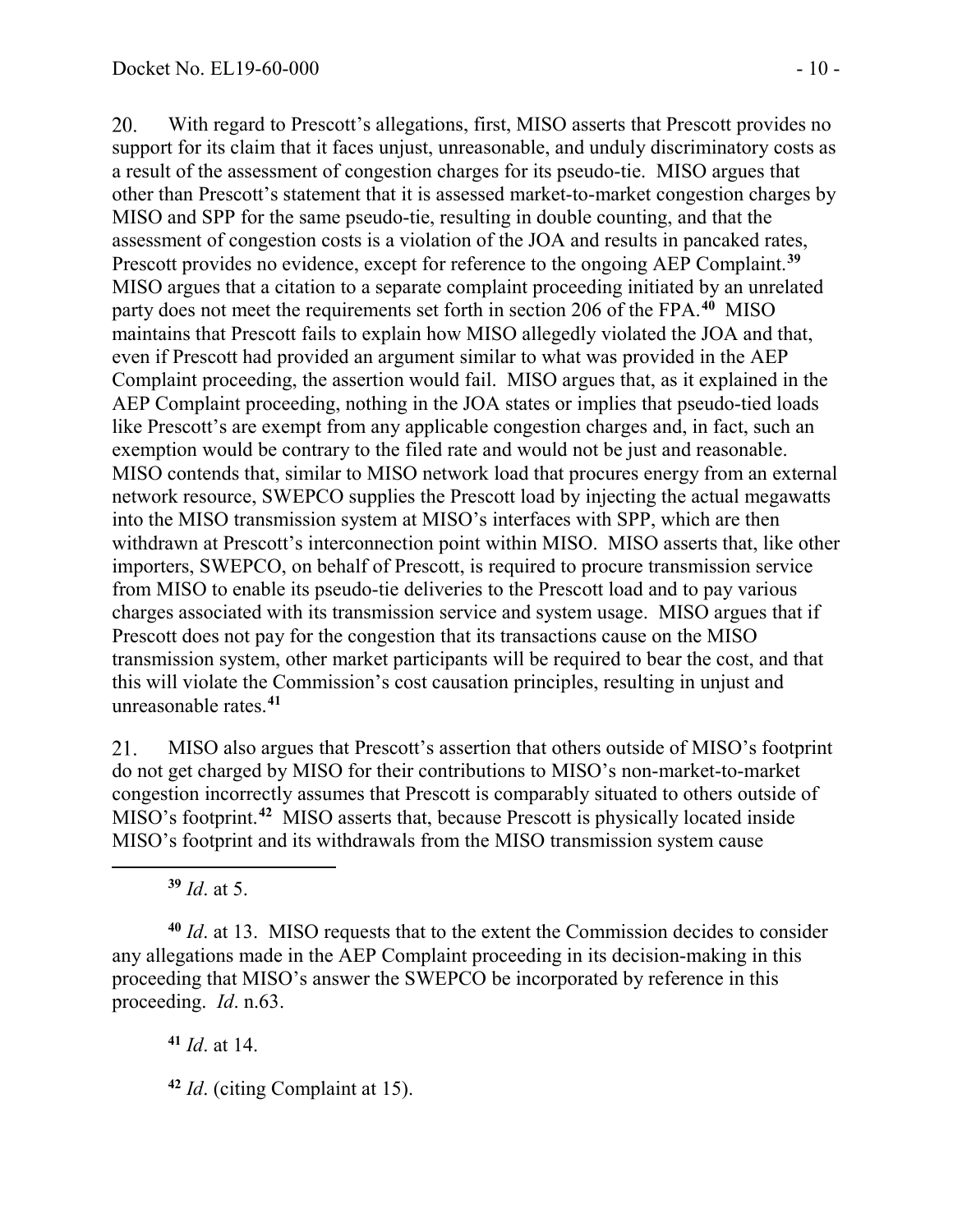<span id="page-10-0"></span> $\overline{a}$ 

congestion and losses, the physical use of MISO's transmission system related to Prescott is indistinguishable from that of any MISO internal network load. MISO adds that Prescott is not similarly situated to SPP's internal loads and generation as far as congestion on the MISO transmission system is concerned and that Prescott should not be treated similarly for congestion purposes.

22. In addition, MISO argues that Prescott's claim of rate pancaking is baseless and that Prescott's transactions cross the boundary between MISO and SPP and require use of transmission facilities in both RTOs so that Prescott must obtain transmission service from both MISO and SPP. MISO asserts that it is well-established that such "separate 'inter-RTO' transmission charges are consistent with Commission precedent, which allows RTOs to collect transmission charges from a load-serving entity for every transmission system that the load-serving entity uses."**[43](#page-10-0)** MISO further asserts that Commission policy does not require the elimination of inter-RTO pancaked transmission rates where customers take service on more than one RTO system.**[44](#page-10-1)**

23. Second, concerning Prescott's allegation that MISO thwarted Prescott's efforts to explore other options for the purchase of power, MISO contends that it is not a party to the Prescott PSA and takes no position on SWEPCO's performance under that bilateral arrangement, but disagrees that its actions and communications with Prescott in any way violated the MISO Tariff, the BPM, or thwarted Prescott's efforts to explore other supply options. To prove this point, MISO provides a summary of communications between Prescott and MISO from September to December 2017 and asserts that it advised Prescott that AEP, as Prescott's current supplier and market participant, would need to submit an Attachment B form—Notice of Change of Information—to remove nodes associated with Prescott's load and that, thereafter, a new market participant would need to submit an Attachment B form to add the nodes for Prescott's load. MISO states that it explained to Prescott that MISO's directions were consistent with the MISO Tariff and BPM, and that AEP, as the market participant and representative for the Asset Owner, Prescott, is the entity authorized to remove Prescott's nodes. MISO states that it also explained to Prescott that the BPM-001 further details how entities become market participants and

**<sup>43</sup>** *Id*. at 15 (citing *Sw. Power Pool, Inc.*, 153 FERC ¶ 61,051, at P 52 (2015)).

<span id="page-10-1"></span>**<sup>44</sup>** *Id*. (citing *Cal. Indep. Sys. Operator Corp.*, 147 FERC ¶ 61,231, at P 155 (2014) (citing Order No. 2000, 89 FERC  $\P$  61,285 at 31,174-75) ("As a matter of policy, the Commission generally has not required the elimination of inter-RTO rate pancaking, but has required the elimination of intra-RTO rate pancaking.").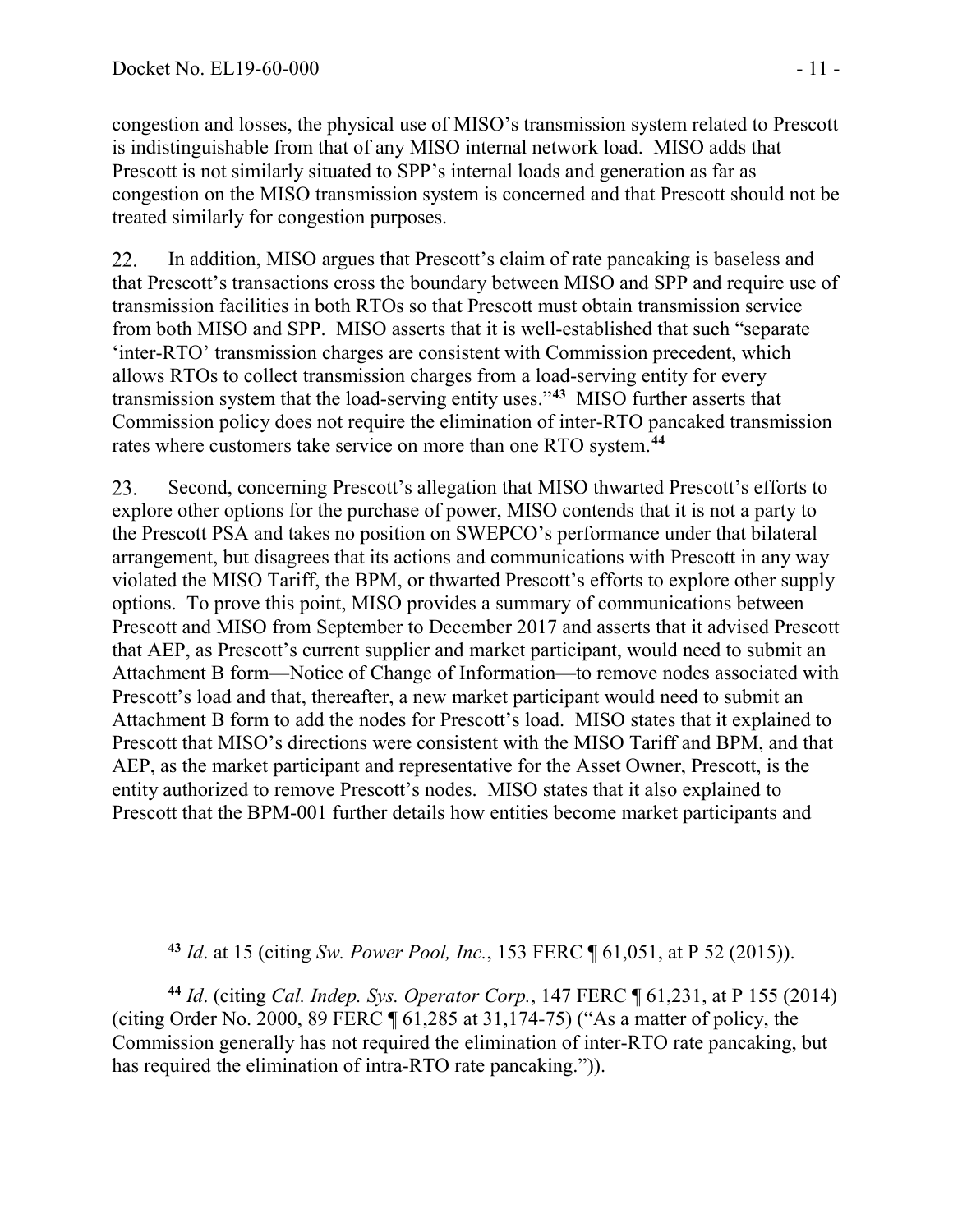register assets. MISO reiterates that, under these rules, Prescott's nodes were registered by AEP and can be removed only by AEP.**[45](#page-11-0)**

Concerning Prescott's claim that the Prescott-Entergy NITSA gives Prescott the 24. right to switch suppliers, MISO notes that Prescott states that the Prescott-Entergy NITSA was transferred to MISO and argues that Prescott, as the transmission customer under that agreement, has the right to terminate a designated network resource, such as the Prescott PSA and to designate a new network resource, irrespective of AEP's status as its market participant.**[46](#page-11-1)** MISO maintains that this argument fails for several reasons. First, MISO contends that Prescott incorrectly identifies the Prescott-Entergy NITSA as currently serving its pseudo-tied load. According to MISO, the Prescott load is served through the AEP NITSA, under which SWEPCO is responsible for making all arrangements and executing all agreements that are necessary to provide service to Prescott. MISO states that, in anticipation of Entergy's integration, AEP and MISO executed a network integration transmission service Transaction Specification Sheet that went into effect on December 19, 2013, the date of Entergy's integration into MISO, and that the Transaction Specification Sheet specifically addresses transmission service to Prescott's load. MISO contends that under the AEP NITSA, Prescott is not the transmission customer, but is rather AEP's network load.**[47](#page-11-2)** MISO asserts that, as such, Prescott is not authorized to submit notices, request modifications or take other actions under the AEP NITSA. MISO states that no transaction specification sheets were executed under the Prescott-Entergy NITSA, and Prescott never registered as a market participant in MISO. Accordingly, MISO states that there are no Prescott-Entergy NITSA reservations on MISO's OASIS and MISO bills AEP for AEP's network integration transmission service, under which Prescott's load is served. MISO argues that, therefore, Prescott's assertion that it is able to make changes to its service under the Prescott-Entergy NITSA is misplaced.**[48](#page-11-3)** In addition, MISO argues that Prescott ignores that all MISO network service agreements expressly incorporate the entire MISO Tariff and all of its terms and conditions, thus MISO's rules applicable to asset registration are part of these service agreements and Prescott is required to comply with them. MISO maintains that, under these rules, Prescott, as an Asset Owner, was not authorized to

**<sup>45</sup>** *Id*. at 7-10.

**<sup>46</sup>** *Id*. at 10.

<span id="page-11-0"></span> $\overline{a}$ 

<span id="page-11-3"></span><span id="page-11-2"></span><span id="page-11-1"></span>**<sup>47</sup>** *Id*. at 11 (citing Attachment 3 to the MISO Answer, Transaction Specification Sheet, section 9.0).

**<sup>48</sup>** *Id*. at 11.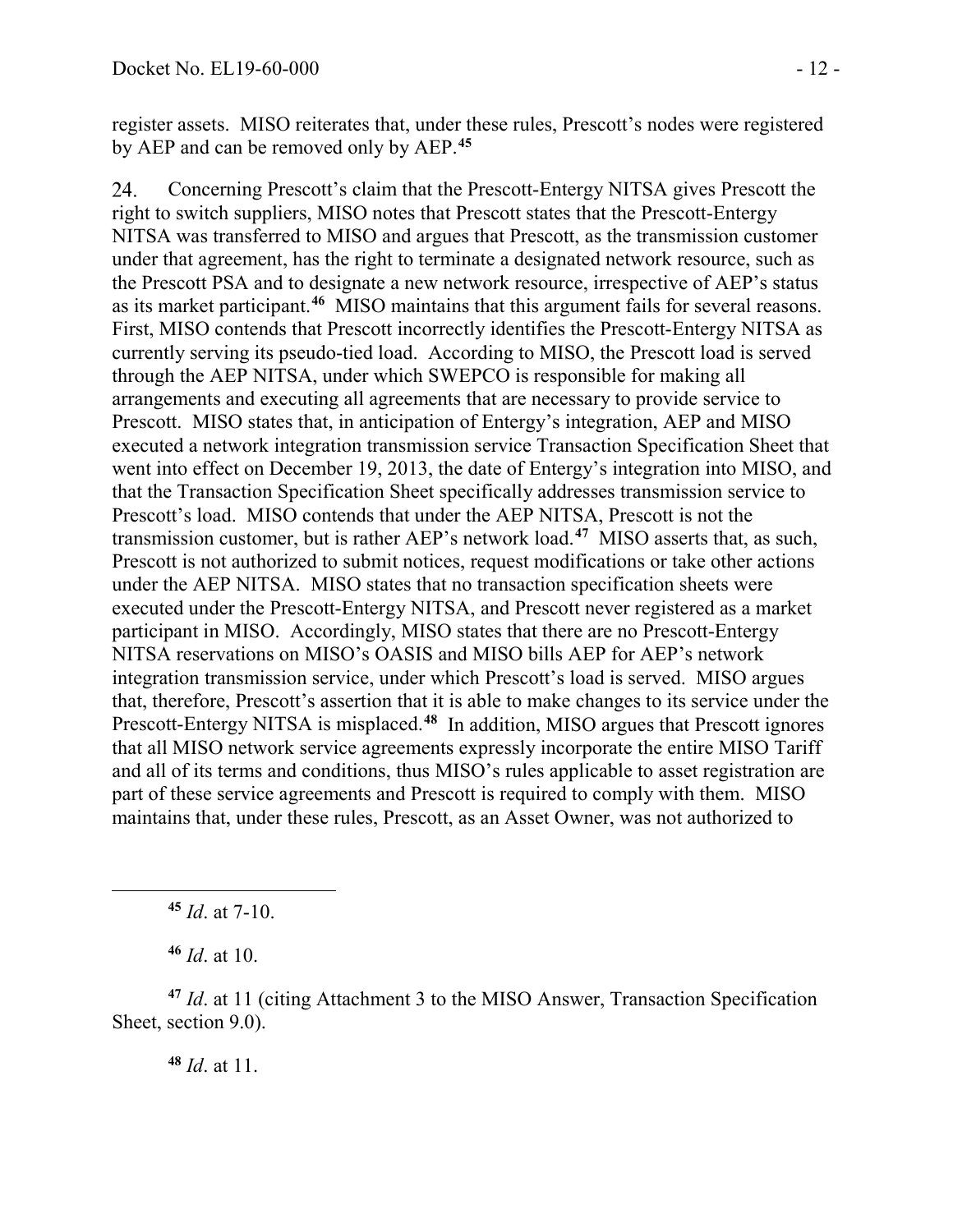make the changes it sought, but instead Asset Owners are represented by market participants. **[49](#page-12-0)**

25. Third, regarding Prescott's argument that the MISO Tariff and BPM are unjust and unreasonable because they do not allow pseudo-ties to settle congestion charges based on MISO's Day-Ahead energy market, MISO argues that no basis exists for Prescott's contention that pseudo-ties are faced with unreasonable real-time congestion exposure that cannot be hedged by Financial Transmission Rights. MISO asserts that, throughout its Complaint, Prescott inappropriately seeks preferential treatment for hedging congestion charges. MISO maintains that the MISO Tariff provides market participants with pseudo-ties comparable opportunities as other market participants to hedge congestion charges, that MISO does not provide special hedging mechanisms for pseudo-tie transactions, and that MISO is unaware of any Commission policy requiring it to do so.**[50](#page-12-1)**

## **B. Prescott's Motion to Strike and Answer to the SWEPCO and MISO Answers**

26. Prescott requests that the Commission strike portions of MISO's and SWEPCO's answers that respond to Prescott's allegation that it was thwarted in seeking a new supplier by asserting that Prescott receives transmission service in MISO under the terms and conditions of the AEP NITSA rather than the Prescott-Entergy NITSA.**[51](#page-12-2)** Prescott goes on to discuss why it disagrees with MISO's and SWEPCO's assertions noting that, in 2013, MISO submitted a filing to the Commission in which MISO stated that it would assume functional control of several agreements, including the Prescott-Entergy NITSA, in order to provide transmission service to customers previously served by Entergy.**[52](#page-12-3)** Prescott notes that the Prescott-Entergy NITSA is represented on the MISO website as a service agreement under the MISO Tariff and contends that although MISO attached the Transaction Specification Sheet to its answer to the Complaint, MISO designated it as

**<sup>49</sup>** *Id*. at 12.

<span id="page-12-0"></span> $\overline{a}$ 

<span id="page-12-1"></span>**<sup>50</sup>** *Id*. at 16-17 (citing *Preventing Undue Discrimination and Preference in Transmission Service*, Order No. 890-A, 121 FERC ¶ 61,297, at PP 630-31 (2007)).

<span id="page-12-2"></span>**<sup>51</sup>** Prescott requests to strike certain sentences in MISO's Answer at page 3, page 10, and requests to strike Attachment 2 (AEP NITSA) and Attachment 3 (Specifications Sheet for AEP NITSA), and Prescott requests to strike certain sentences of SWEPCO's Answer at pages 10 and 11. Prescott Motion to Strike and Answer at 3.

<span id="page-12-3"></span>**<sup>52</sup>** *Id*. at 4 (citing MISO, Transmittal Letter, Docket No. ER14-148-000, at 1-2 (Oct. 21, 2013)).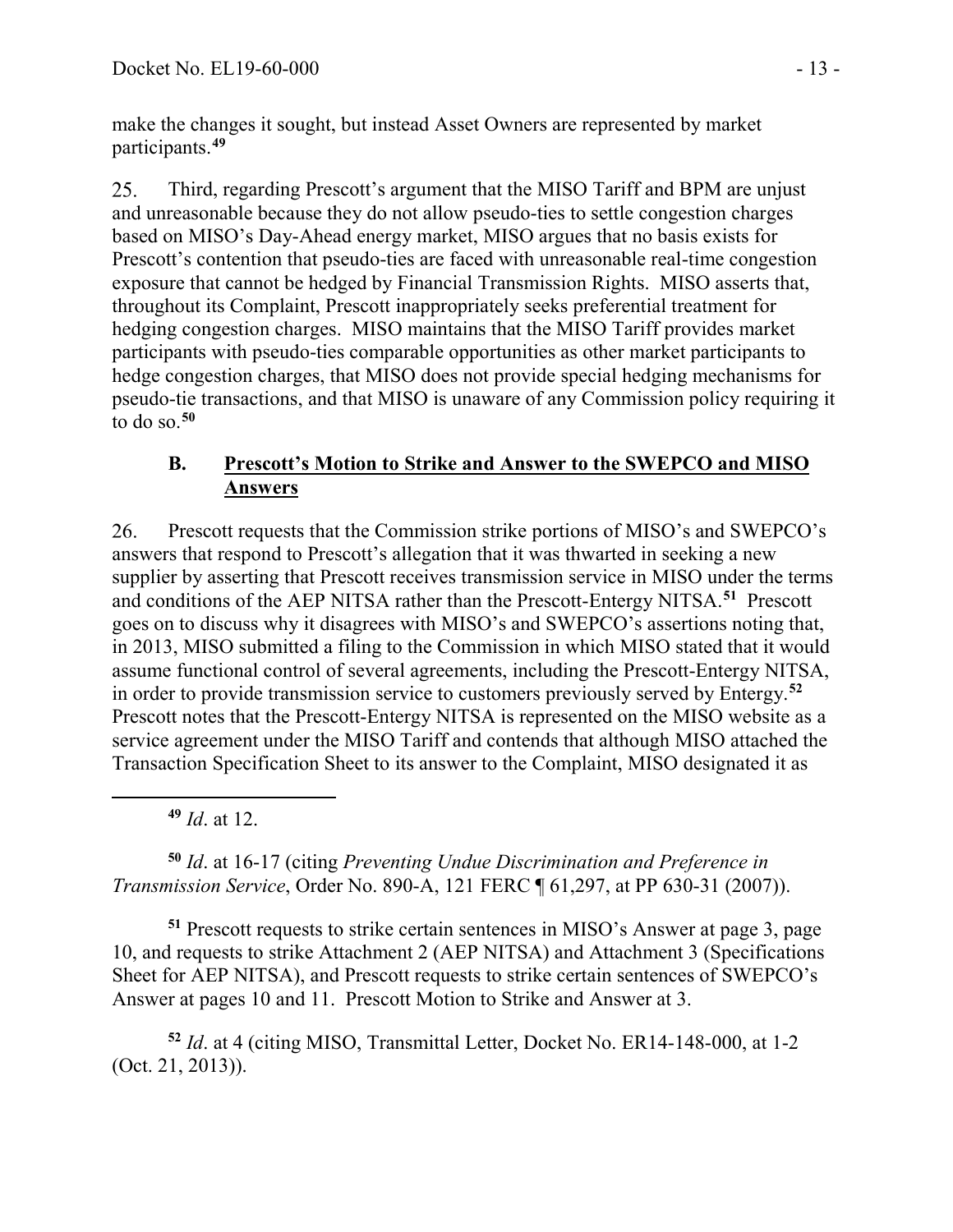CEII but failed to provide any of the justification required under the Commission's regulations.**[53](#page-13-0)**

27. In addition, Prescott argues that although MISO and SWEPCO claim that the Transaction Specification Sheet was executed in May 2013, MISO filed notice with the Commission that it would assume control of the Prescott-Entergy NITSA in order to serve Prescott five months later in October 2013. Further, Prescott argues that the AEP NITSA and the associated Network Operating Agreement specify no term for the service while the Prescott-Entergy NITSA states that it is effective beginning in 2009 through the end of 2038. **[54](#page-13-1)** Prescott also argues that MISO claims that the Prescott-Entergy NITSA is no longer effective but provides no evidence of a notice or request terminating the Prescott-Entergy NITSA.

28. Prescott also asserts that it has provided expert testimony, exhibits, and additional sources, and has provided analysis of this evidence sufficient to meet its burden to show that the contract terms and/or the interpretation of those terms by SWEPCO and MISO may be unjust and unreasonable. Prescott argues that there exist genuine issues of material fact in dispute and requests that the Commission set these matters for evidentiary hearing or settlement procedures. According to Prescott, these issues of material fact include SWEPCO's disagreement with many of Prescott's characterizations of the parties' prior discussions and, as raised in the answers to the Complaint, which NITSA governs Prescott's transmission service.**[55](#page-13-2)**

29. Finally, Prescott contends that because Prescott, Minden, and SWEPCO are parties to the Minden Complaint proceeding in Docket No. EL18-122 and this proceeding, issues raised in sections IV(C) and (D) of the Complaint (i.e., allegations of failure to hedge congestion charges and of unjust, unreasonable, and discriminatory provisions cost-of-service provisions of the Prescott PSA) are subject to the doctrines of *res judicata* and collateral estoppel because they have been determined in a prior Commission proceeding involving the same parties.**[56](#page-13-3)** Prescott asserts that in the

**<sup>53</sup>** *Id*. at 7-8 (citing 18 C.F.R. § 388.113(d)(1)(i)).

<span id="page-13-3"></span><span id="page-13-2"></span><span id="page-13-1"></span>**<sup>54</sup>** *Id*. at 8 (citing MISO, Filing, Tab B, Docket No. ER14-148-000 (Oct. 21, 2013)).

**<sup>55</sup>** *Id*. at 15-16.

<span id="page-13-0"></span> $\overline{a}$ 

**<sup>56</sup>** *Id*. at 16 (citing *Entergy Servs., Inc.*, 127 FERC ¶ 61,226 (2009)).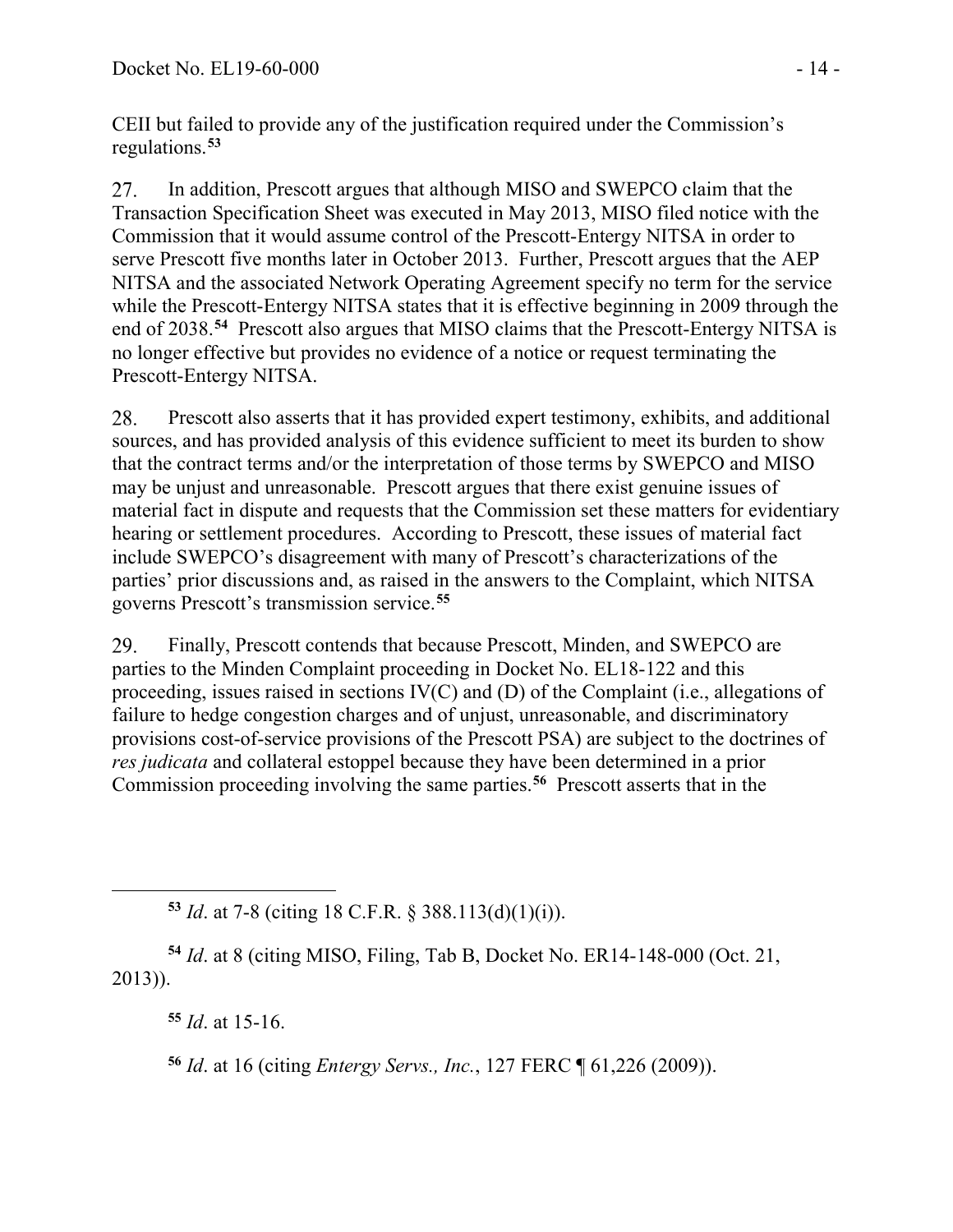alternative, the Commission's decision in the Minden Complaint proceeding creates a strong precedent for making the same determination in this proceeding.**[57](#page-14-0)**

# **C. SWEPCO's Answer Opposing Prescott's Motion to Strike and Answer**

 $30.$ SWEPCO notes that Prescott moves to strike portions of MISO's and SWEPCO's answers because Prescott asserts that MISO and SWEPCO focused on the wrong NITSA. SWEPCO argues that the motion to strike is inappropriate and that Prescott cites no supporting authority for the relief it seeks. SWEPCO contends that Prescott may disagree with arguments in the answers to the Complaint but there is no legal basis to strike them. SWEPCO states that it understands that MISO will address Prescott's substantive arguments, but in any event, which NITSA is in effect is irrelevant to addressing Prescott's allegations against SWEPCO.**[58](#page-14-1)** SWEPCO maintains that Prescott does not challenge SWEPCO's legal positions, but instead stresses disputed issues that allegedly merit a hearing. According to SWEPCO, the facts Prescott alleges to be in dispute are not material to resolving the key issues in this case and thus, even if taken as true, they would not sustain the legal findings that Prescott advocates.**[59](#page-14-2)**

31. Specifically, SWEPCO asserts that Prescott's expert does not contend that SWEPCO agreed to absorb RTO transmission costs or that this was required under section 3.2 of the Prescott PSA. SWEPCO also states that, while Prescott re-raises allegations that SWEPCO violated the Commission's Standards of Conduct, Prescott ignores the fact that MISO is the transmission provider and it has no market function employees and that the SWEPCO personnel implicated by Prescott are not MISO market function employees and they did not conduct transmission functions for MISO. Further, SWEPCO argues that resolution of the question of whether SWEPCO is obligated under the Prescott PSA to underwrite the congestion and transmission charges imposed upon Prescott by MISO and SPP turns solely on the interpretation of section 3.2 of the Prescott PSA and that Prescott did not argue that section 3.2 is unambiguous or unclear. SWEPCO asserts that Prescott argues that the event of Entergy joining MISO in 2013 somehow transformed a provision in section 3.2 that gave Prescott the right to have SWEPCO perform the task of arranging transmission service into a provision that imposes upon SWEPCO an agency duty to "mitigate" the RTO transmission charges.

32. Regarding Prescott's argument that *res judicata* and collateral estoppel compel the Commission to set a hearing in this case because Prescott raises the same issues as those

**<sup>57</sup>** *Id*. at 17.

<span id="page-14-2"></span><span id="page-14-1"></span><span id="page-14-0"></span> $\overline{a}$ 

**<sup>58</sup>** SWEPCO June 6 Answer at 5.

**<sup>59</sup>** *Id*. at 1.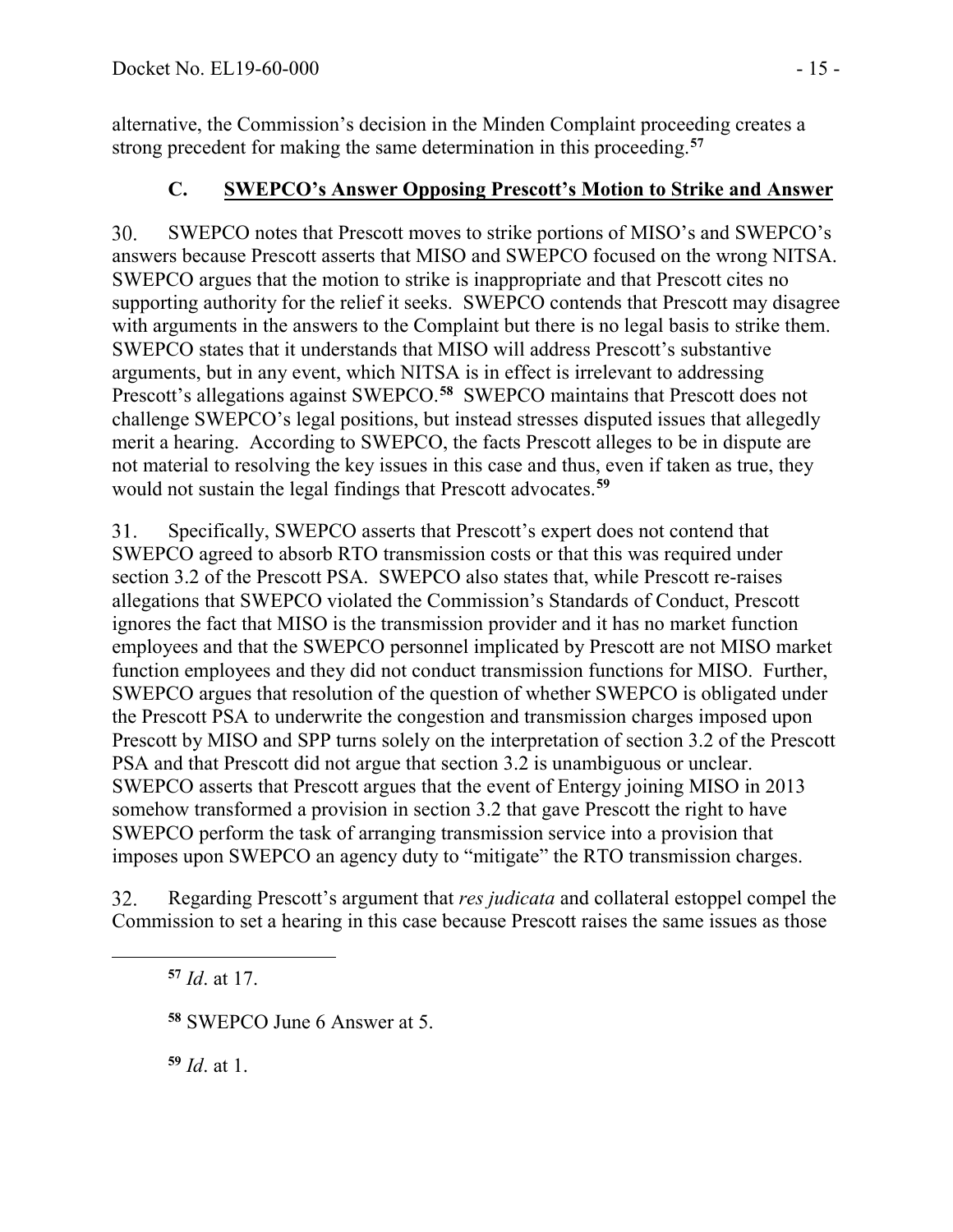set for hearing in the Minden Complaint proceeding, SWEPCO asserts that the case cited by Prescott undermines its own argument, as it makes clear that those doctrines apply only to "re-litigation of issues already decided on the merits."**[60](#page-15-0)** SWEPCO argues that the hearing order in the Minden Complaint proceeding did not decide any issues on the merits and that the Commission has repeatedly stated that orders establishing hearings are interlocutory in nature and are not merits rulings. SWEPCO also argues that even if the Commission determined that the cost-of-service issues merit an evidentiary hearing, it need not, and should not, establish a hearing on the issue of whether the Prescott PSA should be interpreted or revised to impose upon SWEPCO the obligation to incur RTO transmission and congestion costs that Prescott previously and expressly agreed were its sole responsibility. **[61](#page-15-1)**

#### **D. MISO's Answer Opposing Prescott's Motion to Strike and Answer**

33. MISO argues that the Commission should reject the motion to strike because MISO is entitled and required to answer Prescott's Complaint. MISO argues that it attached the AEP NITSA and the Transaction Specification Sheet with its answer and that it pointed out that Prescott had incorrectly identified the relevant transmission service agreement in its Complaint. According to MISO, instead of acknowledging its mistake, Prescott requests that the Commission strike the attachments and MISO's discussion of them. However, MISO asserts that Rule 213(c)(4) of the Commission's Rules of Practice and Procedure requires MISO's answer to the Complaint to "include documents that support the facts in the answer in possession of, or otherwise attainable by, the respondent, including but not limited to, contracts and affidavits."**[62](#page-15-2)** MISO contends that the AEP NITSA and the Transaction Specification Sheet are precisely the documents contemplated by this regulation. In addition, MISO asserts that motions to strike are disfavored under Commission precedent and that it is well established that "objectionable material will not be struck unless the matters sought to be omitted from the record have no possible relationship to the controversy, may confuse the issues, or otherwise prejudice a party."**[63](#page-15-3)**

**<sup>61</sup>** *Id*. at 8.

**<sup>62</sup>** MISO June 6 Answer at 3 (citing 18 C.F.R. § 385.213(c)(4)).

<span id="page-15-3"></span><span id="page-15-2"></span>**<sup>63</sup>** *Id*. (citing *La. Pub. Serv. Comm'n v. Entergy Servs., Inc.*, 163 FERC ¶ 61,117, at P 74 (2018)).

<span id="page-15-1"></span><span id="page-15-0"></span> $\overline{a}$ **<sup>60</sup>** *Id*. at 7 (citing Prescott Answer at 16 (citing *Entergy Servs., Inc*., 127 FERC ¶ 61,226 at P 10)).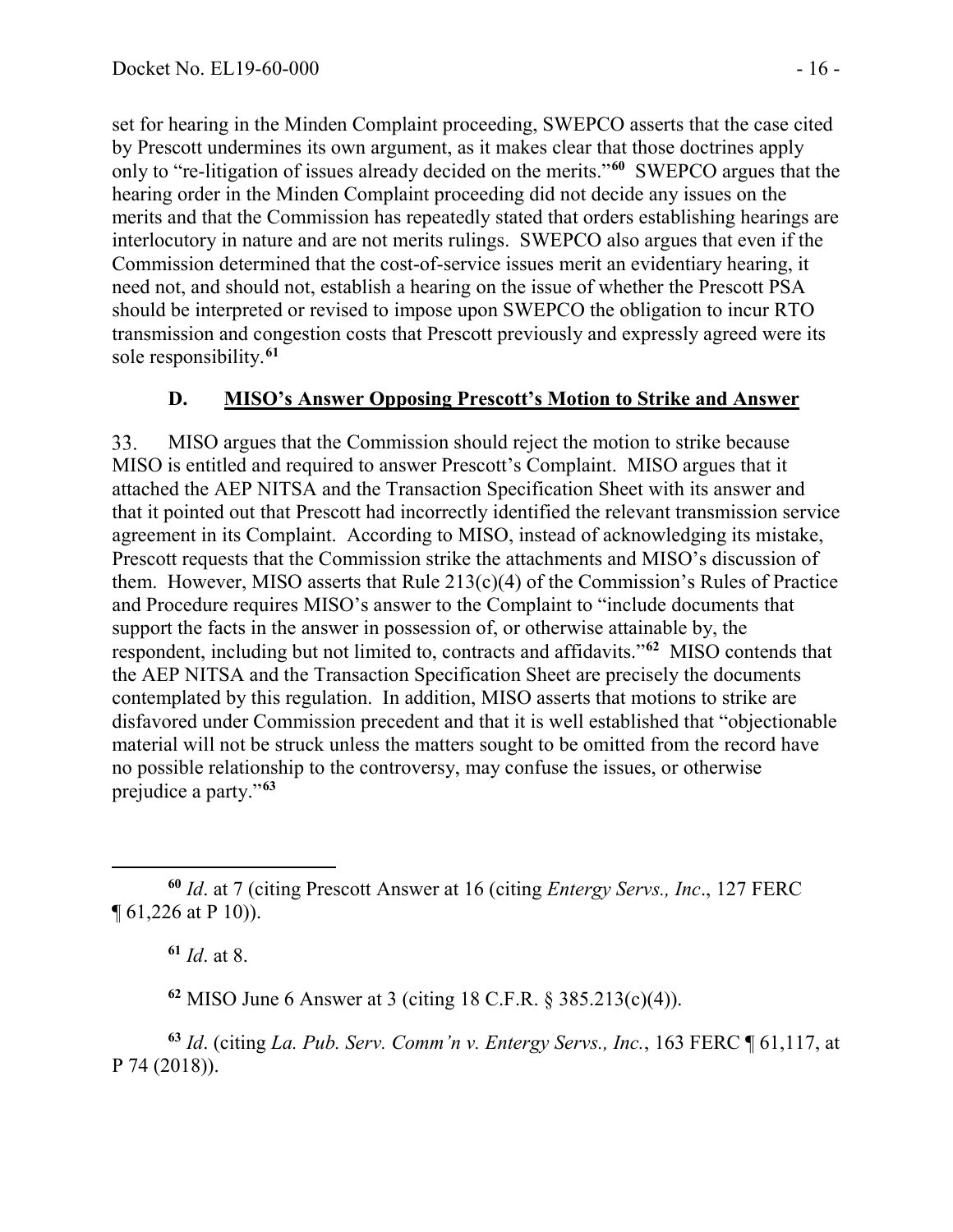34. MISO also argues that Prescott's criticism of MISO's requested CEII designation for the 2013 Transaction Sheet is unwarranted as the transaction sheet includes a one-line diagram of transmission facilities owned by SWEPCO and Entergy which likely constitutes CEII and Prescott is able to obtain access to the privileged version by executing a non-disclosure certificate but Prescott has chosen not to do so.**[64](#page-16-0)**

35. Additionally, MISO asserts that Prescott's argument that MISO's actions in entering into the Transaction Specification Sheet were contrary to the Prescott-Entergy NITSA disregards that the arrangement resulted from Prescott granting agency authority to SWEPCO to effectuate transmission service transactions on its behalf. MISO notes that Prescott did not register as a market participant and did not complete any other tasks required under the MISO Tariff and the BPM to schedule transmission service transactions. According to MISO, instead, Prescott appointed AEP as its agent under the Prescott PSA for purposes of "making all arrangements and executing all agreements for the use of" third-party transmission systems, such as the MISO transmission system, including, specifically for network integrated transmission service transactions.**[65](#page-16-1)** MISO argues that, in accordance with this mandate, AEP executed the Transaction Specification Sheet under its long-standing AEP NITSA to ensure continued transmission service to Prescott's loads in MISO after the Entergy integration date. Additionally, MISO argues that consistent with the Transaction Specification Sheet and the AEP NITSA, MISO billings for transmission service and other charges associated with MISO's service for Prescott's loads have consistently been settled with AEP. MISO argues that the Complaint is clear that, during all relevant periods, Prescott was fully aware of and consented to this arrangement, and that the Commission should reject Prescott's claims that the AEP arrangement was improper or unknown to Prescott.**[66](#page-16-2)**

# **III. Discussion**

# **A. Procedural Matters**

36. Pursuant to Rule 214 of the Commission's Rules of Practice and Procedure, §§ 385.214 (2019), the notice of intervention and timely, unopposed motions to intervene serve to make the entities that filed them parties to this proceeding. Pursuant to Rule 214(d) of the Commission's Rules of Practice and Procedure, 18 C.F.R. § 385.214(d) (2019), the Commission will grant the Missouri Commission's late-filed

**<sup>64</sup>** *Id*. at 8.

<span id="page-16-0"></span> $\overline{a}$ 

<span id="page-16-2"></span><span id="page-16-1"></span>**<sup>65</sup>** *Id*. at 6 (citing Prescott PSA, section 3.2; SWEPCO Answer to Complaint at 8-9).

**<sup>66</sup>** *Id*. at 7 (citing Complaint at 9-10).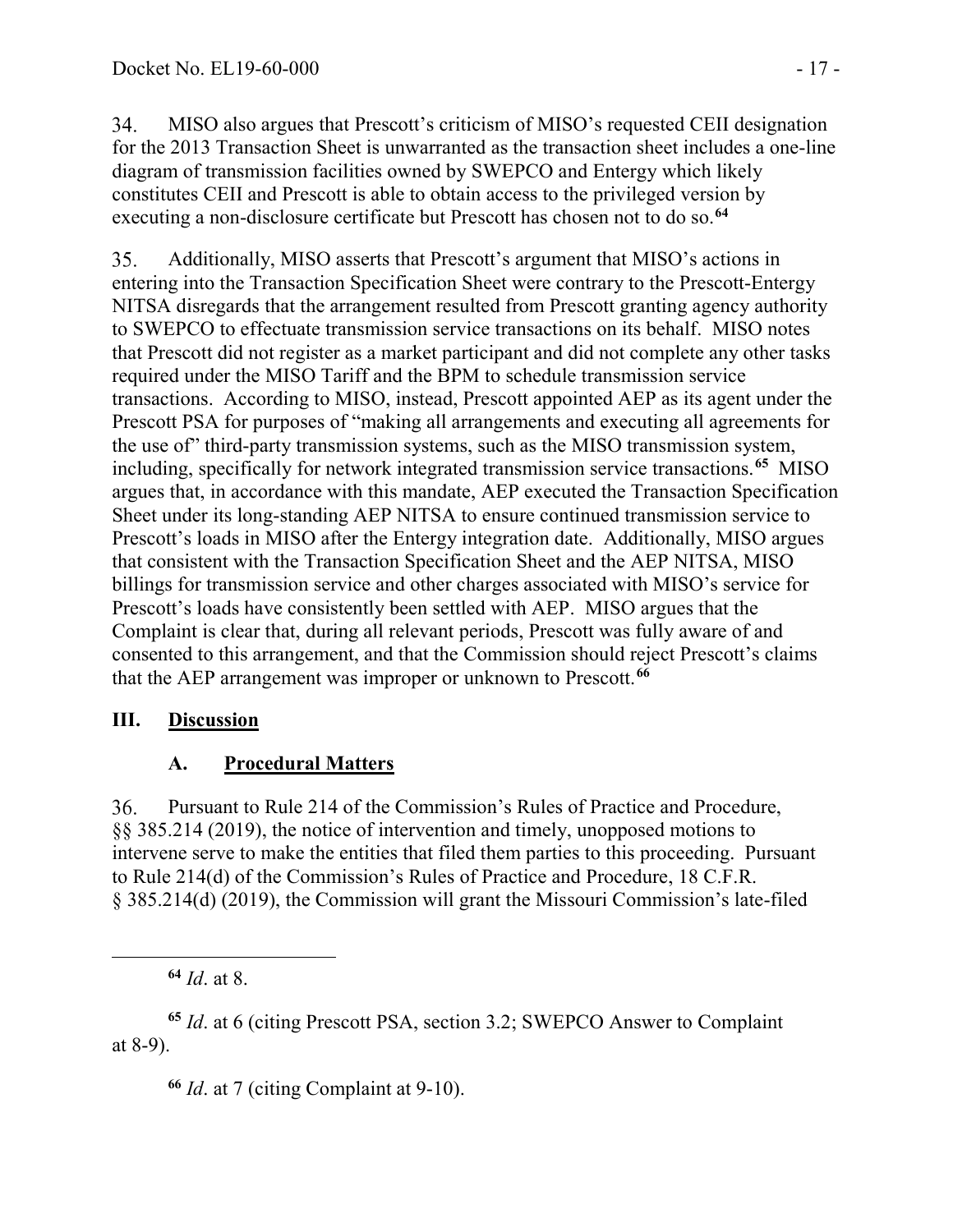motion to intervene given its interest in the proceeding, the early stage of the proceeding, and the absence of undue prejudice or delay.

Rule 213(a)(2) of the Commission's Rules of Practice and Procedure, 18 C.F.R. 37. § 385.213(a)(2) (2019) prohibits an answer to an answer unless otherwise ordered by the decisional authority. We will accept the answers filed in this proceeding because they have provided information that assisted us in our decision-making process.

38. We deny the motion to strike. The Commission generally disfavors motions to strike, stating that they will be denied unless the moving party has carried its burden to establish that the material has "no possible relationship to the controversy, may confuse the issues, or otherwise prejudice a party."**[67](#page-17-0)** Furthermore, proponents of motions to strike carry a "heavy burden" in light of the Commission's general preference for a complete record.**[68](#page-17-1)** Prescott has failed to meet this burden.

39. In the motion to strike, Prescott appears to seek to strike material included in the answers to the Complaint that contradict its assertions as to which NITSA applies to the transmission service it receives in MISO. However, despite the heavy burden it has as the proponent of the motion, Prescott does not explain why the material it seeks to remove from the record has no possible relationship to the controversy, may confuse the issues, or otherwise prejudices it or another party. We agree with MISO that, as a respondent in this FPA section 206 complaint proceeding, it is required to include with its answer documents that support the facts put forth in its answer. Here, the AEP NITSA and the Transaction Specification Sheet go directly to MISO's response that Prescott is not the transmission customer under the MISO Tariff and is therefore not authorized to terminate a designated network resource, such as the Prescott PSA, and to designate a new network resource irrespective of AEP's status as Prescott's market participant. Accordingly, we deny the motion to strike.

# **B. Substantive Matters**

40. We deny the Complaint in part, grant it in part, set certain issues for hearing and settlement judge procedures, and establish a refund effective date of April 5, 2019, as discussed below. In addition, as explained further below, we are concurrently issuing a separate order in this proceeding and Docket No. EL17-89-000 to investigate the potential for overlapping or duplicative charges on the MISO-SPP seam and any appropriate remedy.

<span id="page-17-1"></span><span id="page-17-0"></span> $\overline{a}$ **<sup>67</sup>** *See Constellation Mystic Power, LLC*, 165 FERC ¶ 61,267 (2018) (citing *Power Mining, Inc.*, 45 FERC  $\llbracket 61,311, \text{ at } 61,972 \text{ n.1}$  (1988)).

**<sup>68</sup>** *Sw. Power Pool, Inc.*, 166 FERC ¶ 61,019, at P 8 (2019).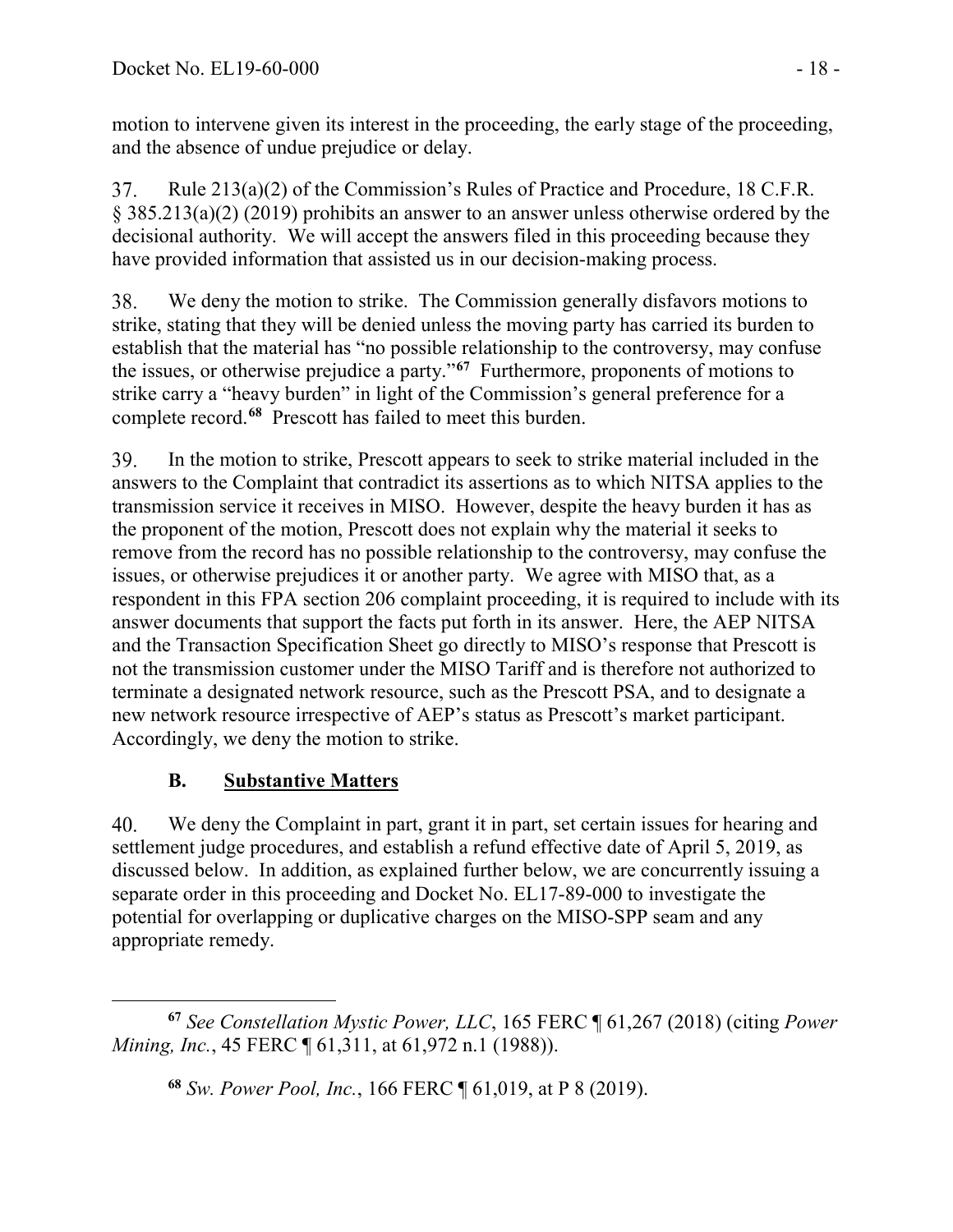<span id="page-18-0"></span> $\overline{a}$ 

41. First, we find that Prescott has not shown that SWEPCO and MISO thwarted its efforts to explore the purchase of power from other sources within the MISO footprint. In its answer to the Complaint, MISO provides a summary of the communication that occurred between Prescott and MISO in 2017 regarding Prescott's efforts to explore other power suppliers. It is evident that MISO provided guidance to Prescott on how to proceed with its proposed alternative supply arrangements consistent with the MISO Tariff and BPM. In short, MISO advised Prescott that, in MISO's view, as an Asset Owner and not a market participant, Prescott did not have the right to unilaterally terminate its relationship with SWEPCO. We agree with MISO and find that Prescott is mistaken that the Prescott load is served under the Prescott-Entergy NITSA; rather, the Prescott load is served through the AEP NITSA, under which SWEPCO is responsible for making all arrangements and executing all agreements necessary to provide service to Prescott. As MISO explains, in anticipation of Entergy's integration, AEP and MISO executed the Transaction Specification Sheet that went into effect on December 19, 2013, the date of Entergy's integration into MISO. The Transaction Specification Sheet specifically addresses transmission service to Prescott's load, and under the AEP NITSA, Prescott is not the transmission customer, but is rather AEP's network load.**[69](#page-18-0)** As such, Prescott is not authorized to submit notices, request modifications, or take other actions under the AEP NITSA. Furthermore, no transaction specification sheet was executed under the Prescott-Entergy NITSA and Prescott did not register as a market participant in MISO. Accordingly, there are no Prescott-Entergy NITSA reservations on MISO's OASIS, and MISO bills AEP for AEP's NITS service, under which Prescott's load is serviced. We find, therefore, that Prescott's assertions that it is able to make changes to its service under the Prescott-Entergy NITSA are misplaced.

Similarly, we find that SWEPCO did not have an obligation to grant Prescott's 42. request to change Prescott's supplier. We find that Prescott has not shown that SWEPCO unlawfully obstructed Prescott's efforts to seek out a new supplier contrary to the Prescott PSA or the Commission's regulations. We therefore decline to amend the Prescott PSA to terminate SWEPCO's role as Prescott's agent, and we decline to require SWEPCO and Prescott to enter into a transmission agency agreement.

43. Second, we find that Prescott has not persuasively shown that we should direct MISO to allow pseudo-ties to settle financially based on day-ahead prices. Prescott argues that pseudo-ties are faced with real-time congestion exposure that cannot be hedged by Financial Transmission Rights. However, although Financial Transmission Rights may not be a perfect hedge because of the difference between day-ahead and realtime prices, we are not persuaded that the lack of a perfect hedge for the Prescott load makes the underlying congestion charges and the MISO Tariff provisions related to

**<sup>69</sup>** *See* MISO Answer, Attachment 3 (Transaction Specification Sheet, section 9.0).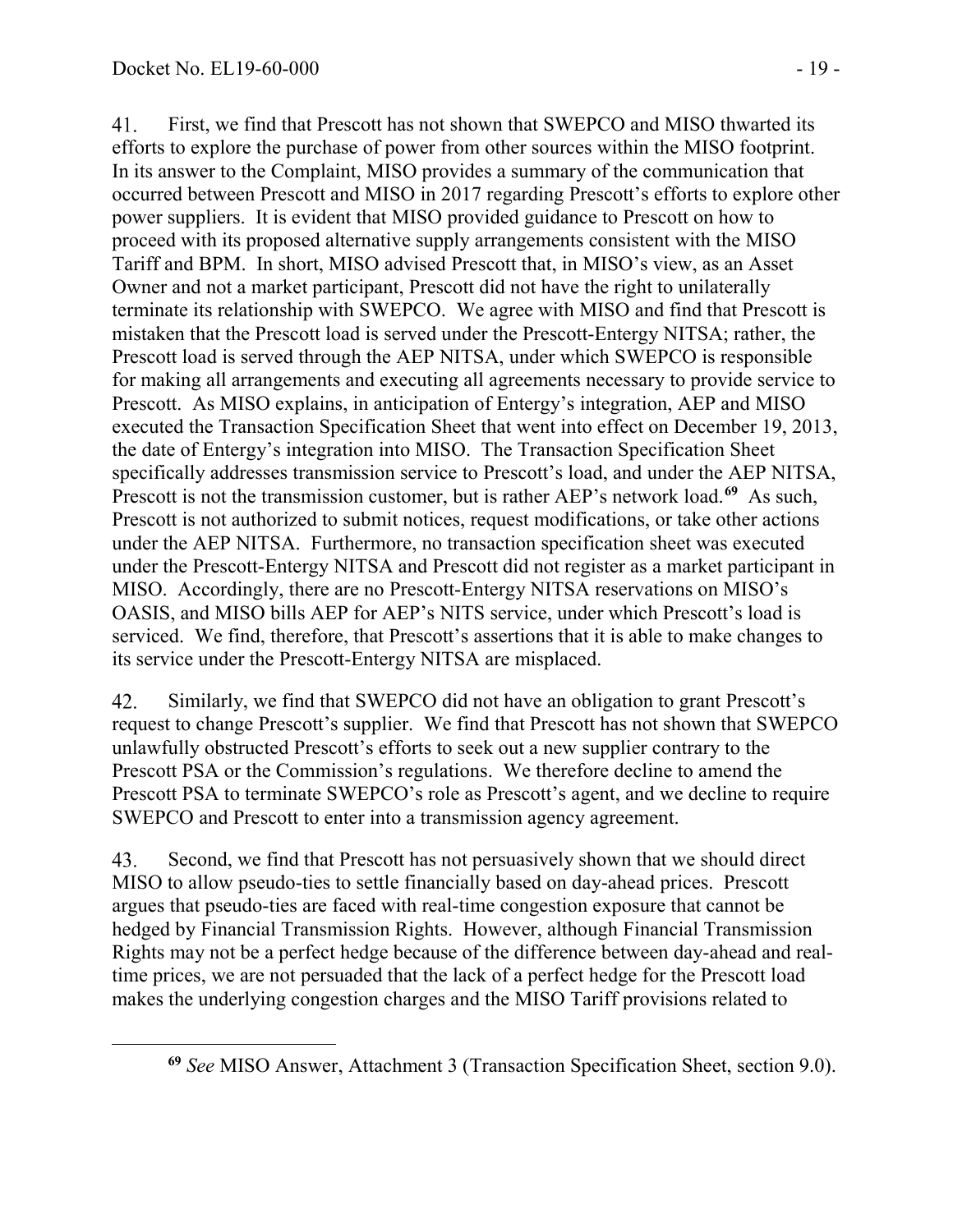hedging congestion unjust and unreasonable. As MISO notes, the Commission does not require public utilities and RTOs to offer special terms and conditions to accommodate pseudo-tie requests.**[70](#page-19-0)** Further, market participants can utilize virtual schedules to move their price exposure from the real-time market to the day-ahead market, which, in combination with Financial Transmission Rights, could mitigate exposure to real-time congestion charges.**[71](#page-19-1)**

44. We also reject Prescott's claim that the MISO Tariff and BPM are unjust and unreasonable because they require pseudo-ties to pay for MISO's non-market-to-market congestion when others outside of MISO's footprint are not charged by MISO for their contributions to MISO's non-market-to-market congestion. We find that it is not unjust and unreasonable, nor unduly discriminatory, for MISO to impose non-market-to-market congestion charges on loads pseudo-tied out of MISO into SPP (i.e., the Prescott load) but not impose those charges for load physically located within SPP.**[72](#page-19-2)** The Prescott load is not similarly situated to load located outside of MISO's footprint because Prescott's load is physically located in MISO and, thus, SWEPCO imposes congestion costs on the MISO transmission system when it serves this load.

45. Third, we deny Prescott's request that the Commission order SWEPCO to mitigate congestion costs until they are eliminated and pay refunds to Prescott in the amount of \$770,000 per year from the date of the complaint in light of SWEPCO's alleged mismanagement of congestion costs or, alternatively terminate the Prescott PSA as contrary to the public interest so that Prescott may choose another provider within the MISO footprint. Prescott's requests rely on a misreading of the terms of the Prescott PSA and a corresponding misunderstanding of SWEPCO's responsibilities in relation to Prescott. Specifically, the two sections of the Prescott PSA that Prescott appears to rely on (sections 3.2 and 5.1**[73](#page-19-3)**) do not support its claims. Under section 3.2 (Transmission, Ancillary and Local Facilities Service), SWEPCO is responsible for arranging for

<span id="page-19-0"></span> $\overline{a}$ **<sup>70</sup>** *See Preventing Undue Discrimination and Preference in Transmission Service*, Order No. 890-A, 121 FERC ¶ 61,297 at PP 630-631.

**<sup>71</sup>** *See, e.g.*, MISO Answer to the Complaint at 16-17.

<span id="page-19-2"></span><span id="page-19-1"></span>**<sup>72</sup>** *See State Corp. Comm'n of Kan. v. FERC*, 876 F.3d 332, 335 (D.C. Cir. 2017) (internal citations omitted) (explaining that "a difference in [RTO] rate design can be discriminatory only if the contested design 'has different effects on similarly situated customers.'"); *see also Transmission Agency of N. Cal. v. FERC*, 628 F.3d 538, 549 (D.C. Cir. 2010); *Sacramento Mun. Util. Dist. v. FERC*, 474 F.3d 797, 802 (D.C. Cir. 2007).

<span id="page-19-3"></span>**<sup>73</sup>** *See supra* n.23.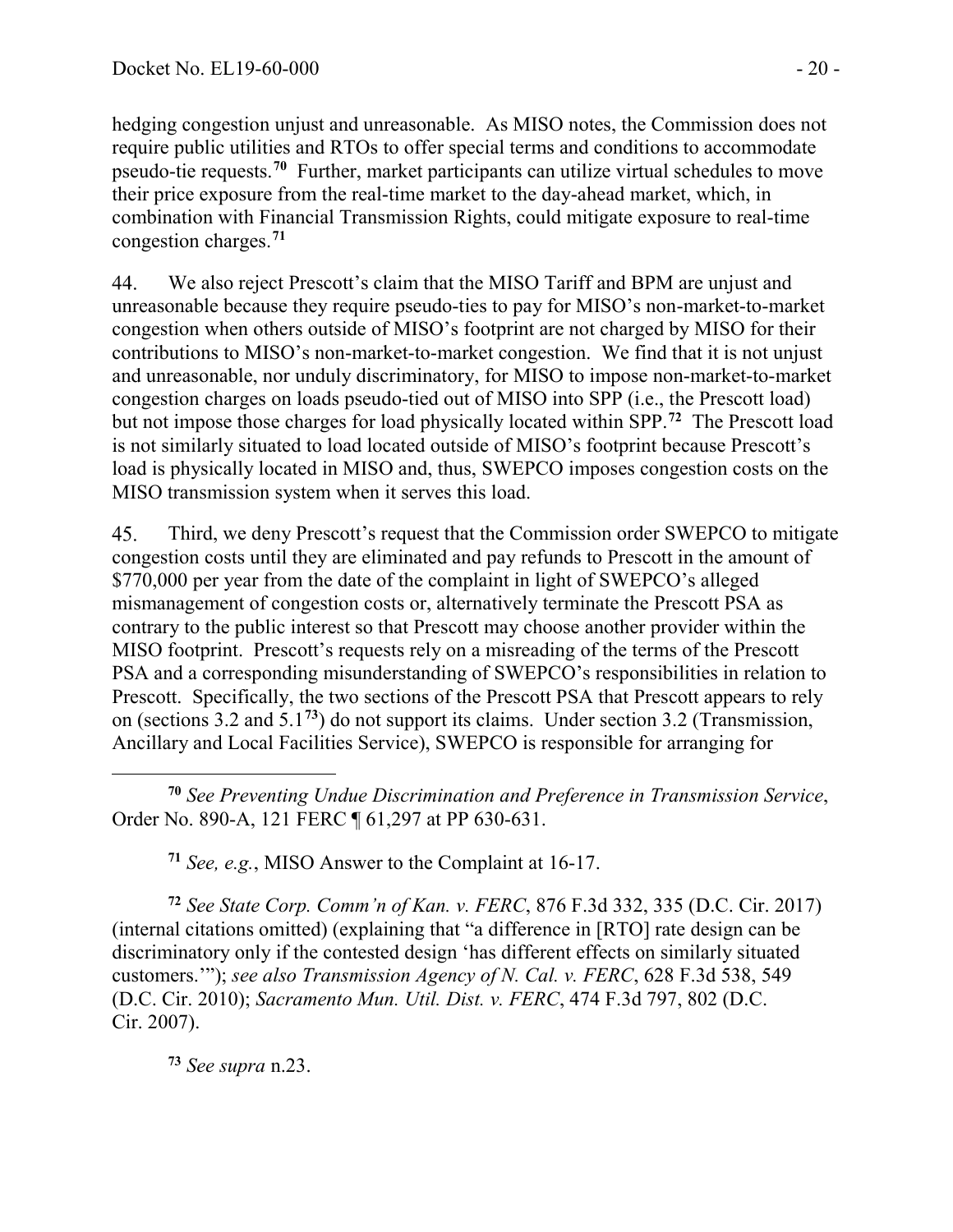Prescott's network integration transmission service and Prescott, in turn, is responsible for paying the network transmission service and related charges. Specifically, section 3.2 provides as follows:

If requested in writing by Customer [Prescott], Company [SWEPCO] shall act as Customer's agent and shall arrange for Network Integration Transmission Service (NITS) for Customer's Retail Load and shall be responsible during the Delivery Period for the provision of all such service. Customer shall be responsible for paying all NITS, related SPP and Entergy charges, and any other charges for the use of third-party transmission systems for the delivery of Requirements Service.**[74](#page-20-0)**

We do not interpret this provision as creating an affirmative duty for SWEPCO to go beyond arranging for network integration transmission service for Prescott. Likewise, we do not find anything that would mandate SWEPCO to "effectively manage" Prescott's congestion costs, as requested by Prescott. Additionally, section 5.1 (Implementation) sets forth SWEPCO's and Prescott's responsibilities for implementation of service under the Prescott PSA such as filing documents necessary for the SWEPCO to fulfill its obligations under the agreement and agreeing that SWEPCO will be the market participant that registers the load and resources with SPP related to Prescott's requirements service. But section 5.1 does not contain any language requiring SWEPCO to effectively manage Prescott's congestion costs.**[75](#page-20-1)** Accordingly, we deny the Complaint as to this allegation.

46. Although we find that Prescott has not met its burden under section 206 of the FPA as to the allegations discussed above, consistent with our concurrent determination in the AEP Complaint Order, we find that the potential for overlapping or duplicative charges for congestion by MISO and SPP exists and therefore grant the complaint on this allegation. In this regard, with respect to Prescott's argument that the Prescott load has been assessed both MISO and SPP market-to-market congestion charges, MISO acknowledges—in its answer in the AEP Complaint proceeding—that, for pseudo-tied loads, in limited circumstances, a congestion charge overlap occurs with respect to market-to-market flowgates.**[76](#page-20-2)** In addition, in the AEP Complaint proceeding, SPP also

**<sup>74</sup>** Prescott PSA, section 3.2.

<span id="page-20-0"></span> $\overline{a}$ 

**<sup>75</sup>** Prescott PSA, section 5.1.

<span id="page-20-2"></span><span id="page-20-1"></span>**<sup>76</sup>** *Am. Elec. Power Serv. Corp. v. Midcontinent Indep. Sys. Operator, Inc.*, 168 FERC ¶ 61,176, at P 16 (2019) (AEP Complaint Order) (citing MISO Answer to the AEP Complaint, Docket No. EL17-89-000 at 5, 8-9, 15, 25; and Prepared Direct Testimony of Kevin A. Vannoy on behalf of MISO at 12-17).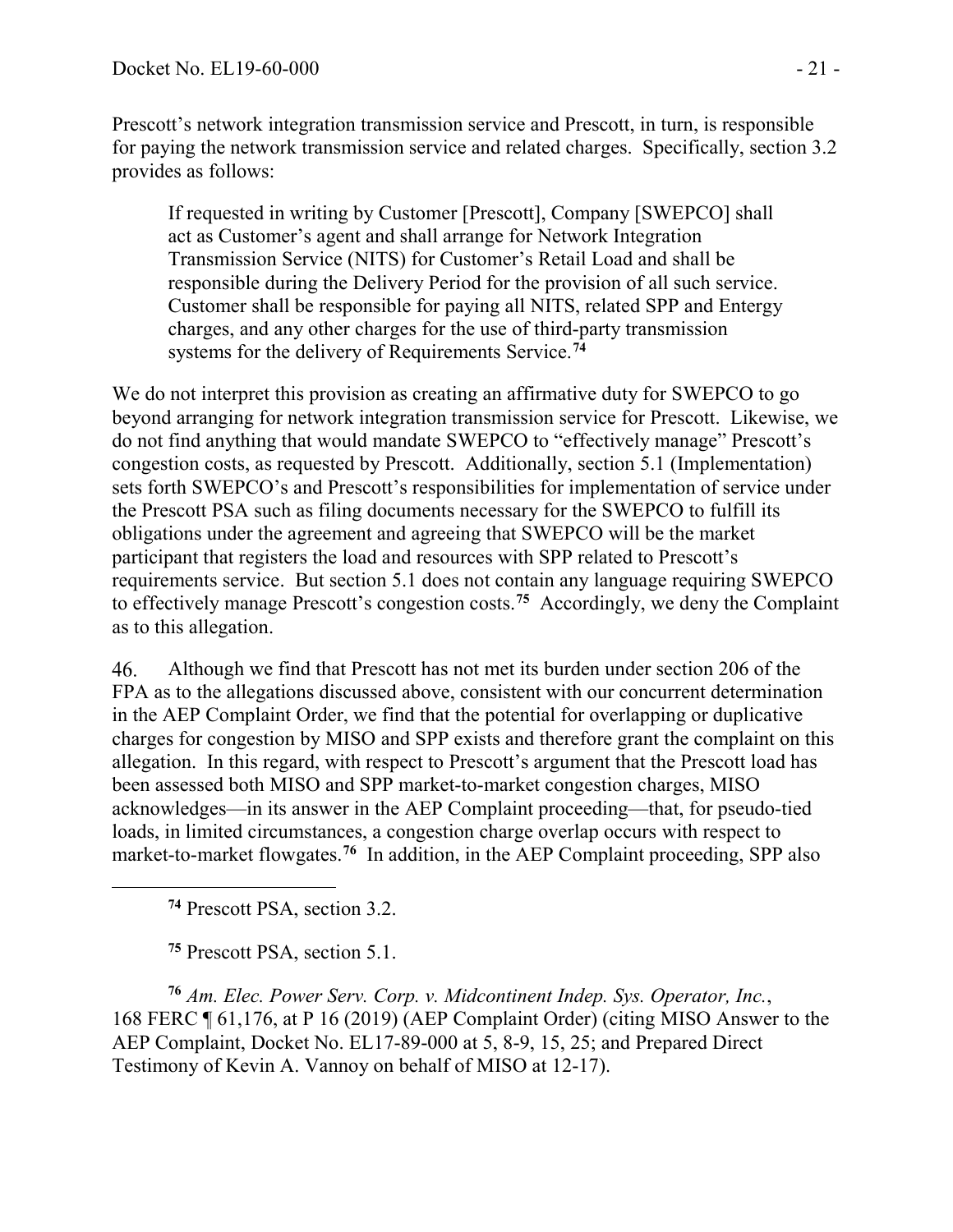admits that some congestion charge overlap may occur.**[77](#page-21-0)** In the AEP Complaint Order issued concurrently in Docket No. EL17-89-000, we find that the potential for overlapping or duplicative charges for congestion by the RTOs exists.**[78](#page-21-1)** Prescott, like Minden, is a pseudo-tied load physically located in MISO and supplied by SWEPCO in SPP. Therefore, the finding in the AEP Complaint Order regarding the potential for overlapping or duplicative charges for congestion is also relevant to Prescott. We find that to the extent loads pseudo-tied from MISO to SPP, such as the Prescott load, are subject to overlapping or duplicative congestion charges by the RTOs, such charges are unjust, unreasonable, unduly discriminatory or preferential.**[79](#page-21-2)** Further, we find that to the extent that the potential for such overlapping or duplicative congestion charges result from the RTOs' Tariff and/or JOA provisions, contract provisions, and/or practices, such provisions and/or practices are unjust, unreasonable, unduly discriminatory or preferential. Accordingly, we grant Prescott's Complaint, in part, to the extent necessary to remedy such provisions and/or practices.

47. We do not have sufficient information to identify the provisions and/or practices that may cause overlapping or duplicative congestion charges, or the extent such charges have been assessed, based on the record before us. As noted above, the issue of potential duplicative congestion charges on the MISO-SPP seam has also been raised in the AEP Complaint proceeding in Docket No. EL17-89-000, in which we are concurrently issuing an order. **[80](#page-21-3)**

48. Therefore, in order to investigate the potential for overlapping or duplicative charges on the MISO-SPP seam and any appropriate remedy, we are also concurrently issuing a separate order in both the instant docket and in the AEP Complaint proceeding that directs further briefing on this issue. We believe that conducting this inquiry

<span id="page-21-0"></span> **<sup>77</sup>** *Id*. P 18 (citing SPP Answer to the AEP Complaint, Docket No. EL17-89-000 at 4-5).

**<sup>78</sup>** AEP Complaint Order, 168 FERC ¶ 61,176.

<span id="page-21-2"></span><span id="page-21-1"></span>**<sup>79</sup>** *See, e.g.*, *Midwest Indep. Transmission Sys. Operator, Inc.*, 108 FERC ¶ 61,163, at P 222 (2004) (requiring MISO to modify its proposal to "clarify that external transactions will not be double-charged for congestion and losses").

<span id="page-21-3"></span>**<sup>80</sup>** In the AEP Complaint proceeding in Docket No. EL17-89-000, AEP alleges, *inter alia*, that Minden faces unjust, unreasonable, and unduly discriminatory costs as a result of the congestion charges associated with its pseudo-tie arrangements. AEP claims that Minden is assessed duplicative market-to-market congestion charges for the same pseudo-tie by both MISO and SPP. AEP Complaint, Docket No. EL17-89-000.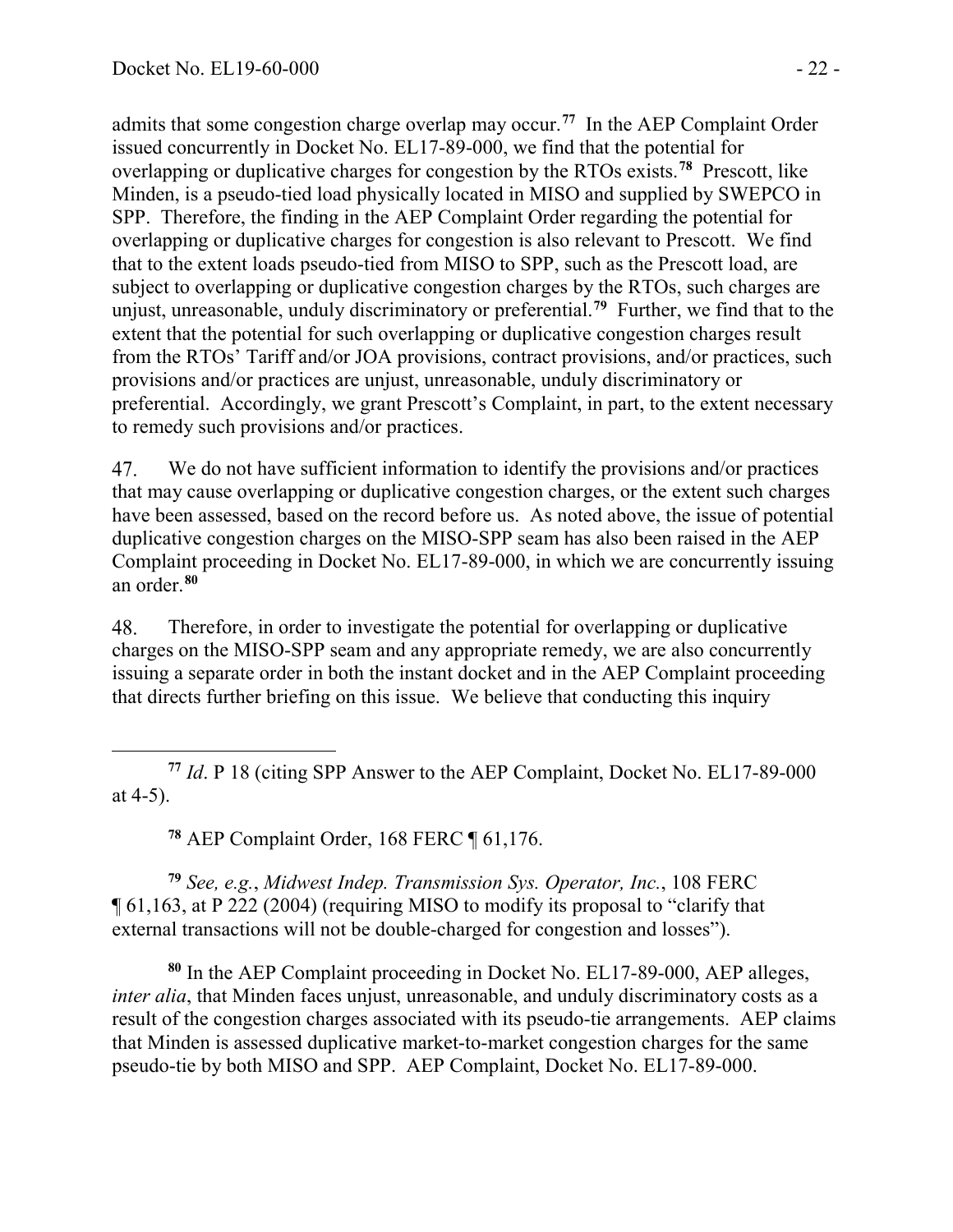simultaneously in both proceedings will promote administrative efficiency. To the extent necessary, additional procedures may be ordered in either or both dockets.

49. Finally, concerning the five elements of the Prescott PSA that Prescott challenges as unjust, unreasonable, and unduly discriminatory,**[81](#page-22-0)** we find that the Complaint raises issues of material fact that cannot be resolved based upon the record before us and that are more appropriately addressed in the hearing and settlement judge procedures ordered below. Accordingly, we will set this element of the Complaint for investigation and a trial-type evidentiary hearing under section 206 of the FPA.

50. While we are setting the matters for a trial-type evidentiary hearing, we encourage the parties to make every effort to settle their dispute before hearing procedures commence. To aid the parties in their settlement efforts, we will hold the hearing in abeyance and direct that a settlement judge be appointed, pursuant to Rule 603 of the Commission's Rules of Practice and Procedure.**[82](#page-22-1)** If the parties desire, they may, by mutual agreement, request a specific judge as the settlement judge in the proceeding. The Chief Judge, however, may not be able to designate the requested settlement judge based on workload requirements which determine judges' availability.**[83](#page-22-2)** The settlement judge shall report to the Chief Judge and the Commission within thirty (30) days of the date of the appointment of the settlement judge, concerning the status of settlement discussions. Based on this report, the Chief Judge shall provide the parties with additional time to continue their settlement discussions or provide for commencement of a hearing by assigning the case to a presiding judge.

51. In cases where, as here, the Commission institutes an investigation on complaint under section 206 of the FPA, section 206(b) requires that the Commission establish a refund effective date that is no earlier than the date a complaint was filed, but no later than five months after the filing date. Section 206(b) permits the Commission to order refunds for a 15-month refund period following the refund effective date. Consistent

**<sup>81</sup>** *See supra* P 10.

<span id="page-22-0"></span> $\overline{a}$ 

**<sup>82</sup>** 18 C.F.R. § 385.603 (2019).

<span id="page-22-2"></span><span id="page-22-1"></span>**<sup>83</sup>** If the parties decide to request a specific judge, they must make their joint request to the Chief Judge by telephone at (202) 502-8500 within five (5) days of this order. The Commission's website contains a list of Commission judges available for settlement proceedings and a summary of their background and experience (http://www.ferc.gov/legal/adr/avail-judge.asp).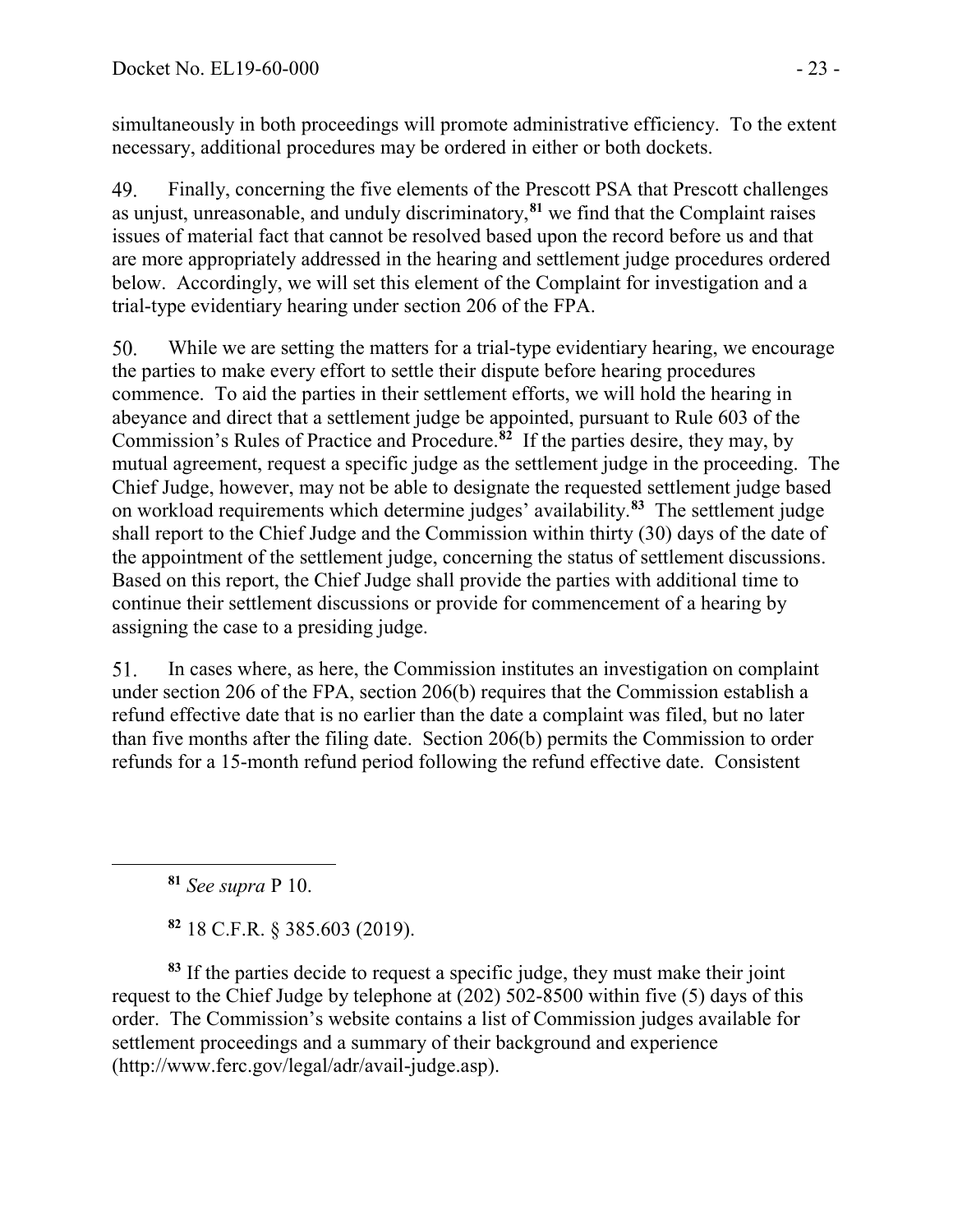with our general policy of providing maximum protection to customers,<sup>[84](#page-23-0)</sup> we will set the refund effective date at the earliest date possible, i.e*.*, April 5, 2019.

52. Section 206(b) of the FPA also requires that if no final decision is rendered by the conclusion of the 180-day period commencing upon initiation of the section 206 proceeding, the Commission shall state the reason why it has failed to render such a decision and state its best estimate as to when it reasonably expects to make such a decision. Based on our review of the record, we expect that the Commission should be able to render a decision within 12 months of the commencement of the briefing.

## The Commission orders:

(A) Prescott's Complaint is hereby granted in part, and denied in part, as discussed in the body of this order.

(B) Pursuant to the authority contained in and subject to the jurisdiction conferred upon the Federal Energy Regulatory Commission by section 402(a) of the Department of Energy Organization Act and the FPA, particularly section 206 thereof, and pursuant to the Commission's Rules of Practice and Procedure and the regulations under the FPA (18 C.F.R. Chapter I), a public hearing shall be held concerning the justness and reasonableness of certain formula rate provisions of the Prescott PSA, as discussed in the body of this order. However, the hearing shall be held in abeyance to provide time for settlement judge procedures, as discussed in Ordering Paragraphs (C) and (D) below.

(C) Pursuant to Rule 603 of the Commission's Rules of Practice and Procedure, 18 C.F.R. § 385.603 (2019), the Chief Judge is hereby directed to appoint a settlement judge in this proceeding within fifteen (15) days of the date of this order. Such settlement judge shall have all powers and duties enumerated in Rule 603 and shall convene a settlement conference as soon as practicable after the Chief Judge designates the settlement judge. If the parties decide to request a specific judge, they must make their request to the Chief Judge within five (5) days of the date of this order.

(D) Within thirty (30) days of the appointment of the settlement judge, the settlement judge shall file a report with the Commission and the Chief Judge on the status of the settlement discussions. Based on this report, the Chief Judge shall provide the parties with additional time to continue their settlement discussions, if appropriate, or assign this case to a presiding judge for a trial-type evidentiary hearing, if appropriate. If settlement discussions continue, the settlement judge shall file a report at least every sixty

<span id="page-23-0"></span> $\overline{a}$ **<sup>84</sup>** *See, e.g., Seminole Elec. Coop., Inc. v. Fla. Power & Light Co.*, 65 FERC ¶ 61,413, at 63,139 (1993); *Canal Elec. Co.*, 46 FERC ¶ 61,153, at 61,539, *reh'g denied*, 47 FERC ¶ 61,275 (1989).